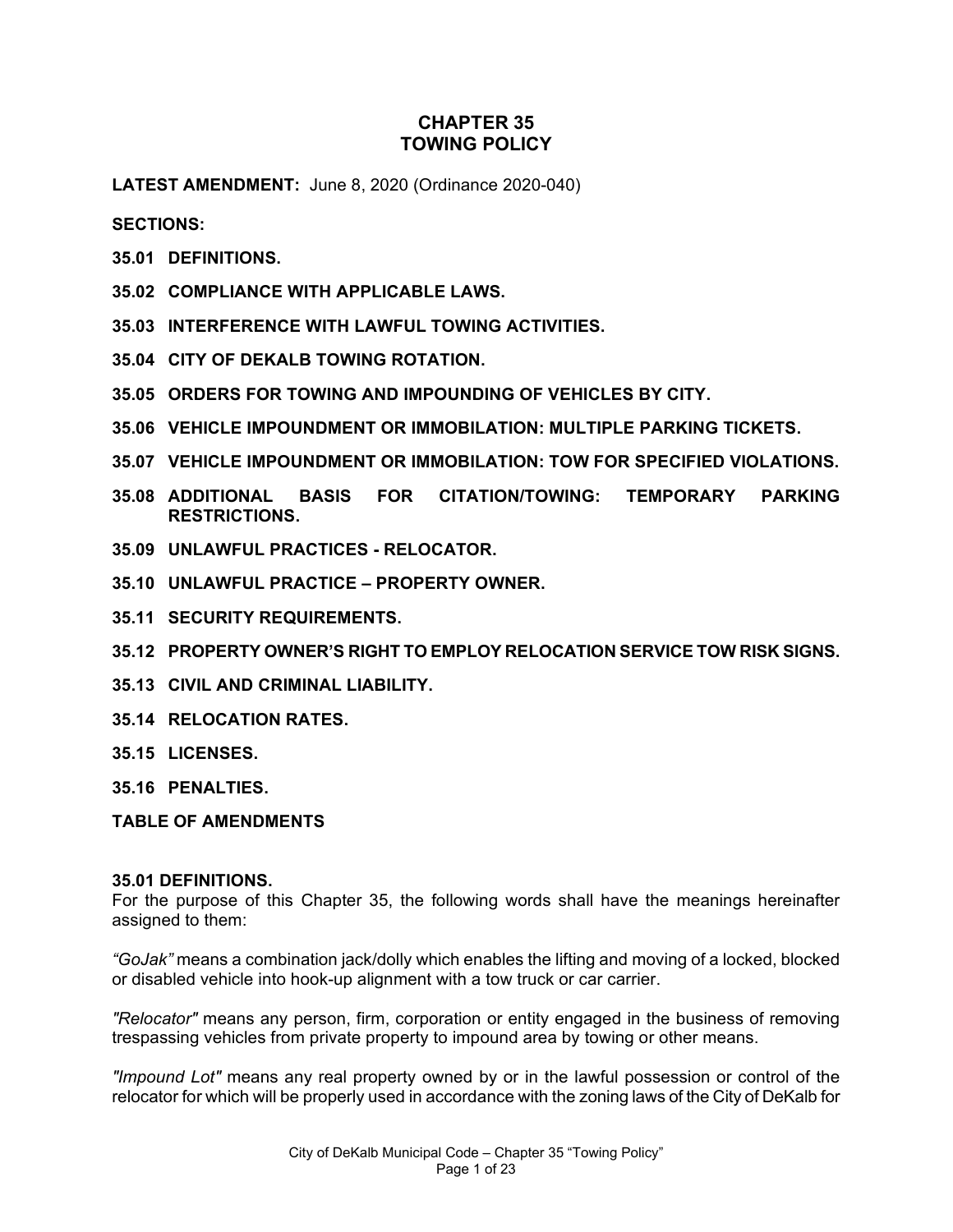the relocation to and storage of trespassing vehicles removed from private property.

*"Police Chief"* means the Chief of Police of the City of DeKalb Police Department, or his authorized designee.

*"Property owner"* means any person owning or in lawful control or possession of a property or his authorized agent.

*"Tow Vehicle"* means any truck permanently equipped with booms, towbars, winches, dollies or similar equipment maintained and designed for the recovery and transportation of vehicles, which adhere to the specifications for tow trucks enumerated in Illinois Revised Statutes, Chapter 95-1/2, Section 12-606.

#### **35.02 COMPLIANCE WITH APPLICABLE LAWS.**

It shall be unlawful to operate any Tow Vehicle in violation of any applicable law, rule or regulation, including but not limited to the Illinois Commercial Safety Towing Law, 625 ILCS 5/18d-101, et. seq. The Commercial Safety Towing Law is hereby adopted by reference, as if set forth fully herein, and a violation thereof shall also be a violation of City ordinance, punishable by fine.

## **35.03 INTERFERENCE WITH LAWFUL TOWING ACTIVITIES.**

It shall be unlawful to interfere with any towing company engaged in lawful towing activities, within the City of DeKalb, or to engage in disorderly conduct or other unlawful behavior in an attempt to prevent the towing of a vehicle that is eligible for towing.

It shall further be unlawful to improperly stop payment or attempt to reverse charges on any form of payment provided to a towing company which has lawfully towed a vehicle. A violation of this Section 35.03 is punishable by a fine of not less than Two Hundred and Fifty Dollars (\$250.00), unless the violation is interfering with lawful towing activities initiated by the City of DeKalb (i.e. City ordered towing or towing from public property), in which case the minimum fine shall be Five Hundred Dollars (\$500.00).

## **35.04 CITY OF DEKALB TOW ROTATION.**

- a) Tow Rotation Authorized: Pursuant to the provisions of this Section 35.04, the Chief of Police is and shall be authorized to maintain a tow rotation list for towing services to be utilized by the Police Department and other City departments, when it is necessary to tow any vehicle within the City of DeKalb or within the jurisdictional area covered by the Police Department or any other City department.
- b) Qualifications for Inclusion on Tow Rotation List: Any towing company which operates towing services within the City of DeKalb may submit an application for inclusion on the City of DeKalb Tow Rotation List on a form prescribed by the Chief of Police, for review and consideration by the Police Chief. Should the Police Chief deny an applicant for inclusion on the Tow Rotation, such applicant may submit the Police Chief's decision for review by the City Manager, by requesting the same within fifteen (15) days of the issuance of the Police Chief's written notice of denial. If the City Manager approves of the Police Chief's decision to deny an applicant for inclusion on the Tow Rotation, the applicant may submit the City Manager's decision for review by the City Council, by requesting the same within fifteen (15) days of the issuance of the City Manager's written notice of denial. Any such applicant shall be required to comply with the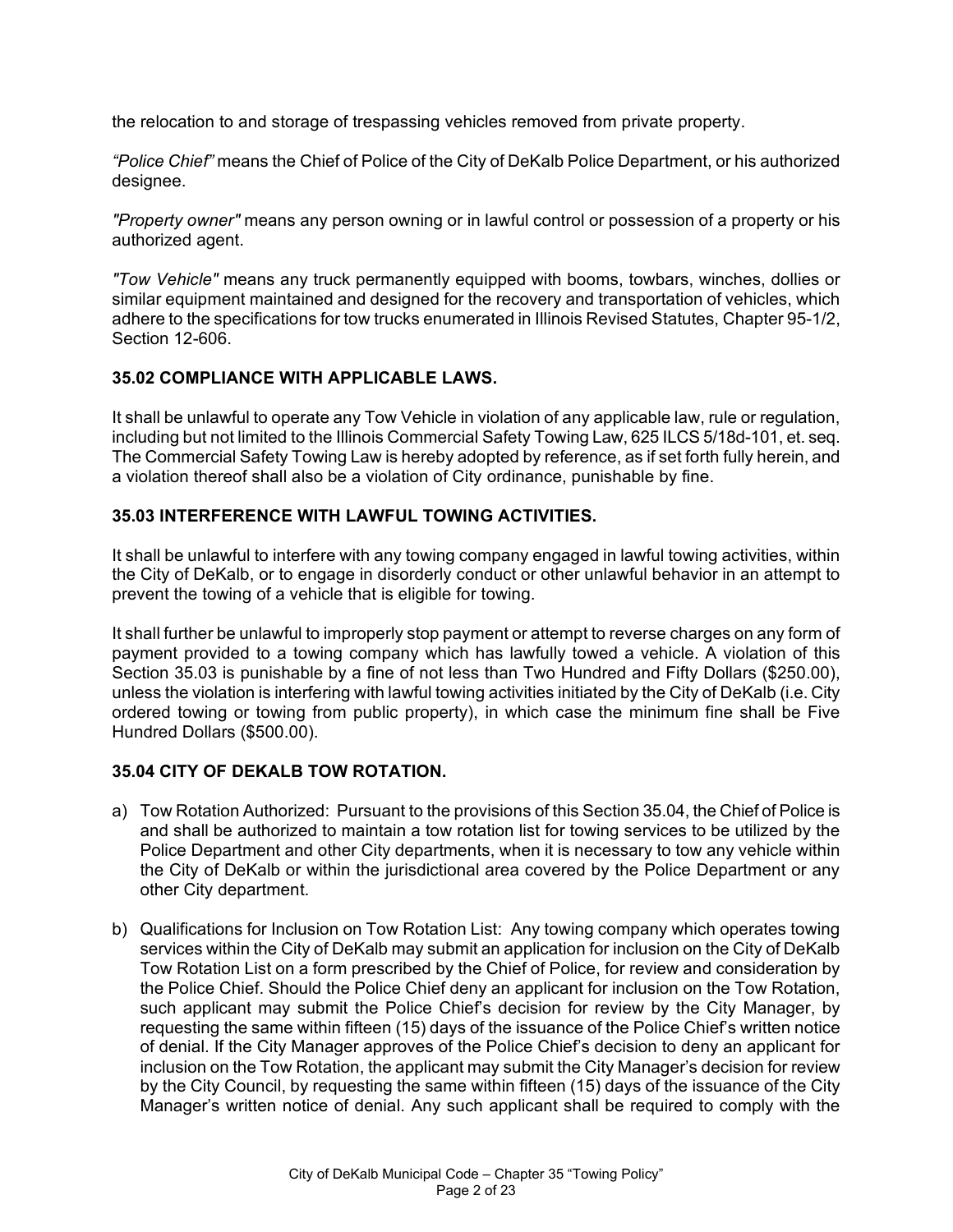following requirements:

- 1. Insurance: All parties listed on the tow rotation shall be required to maintain the following insurance:
	- (a) Comprehensive Automobile Liability Insurance with minimum coverage limits of \$1,000,000 per occurrence, naming the City of DeKalb as additional primary insured.
	- (b) Comprehensive General Liability Insurance with minimum coverage limits of \$1,000,000 per occurrence, naming the City of DeKalb as additional primary insured.
	- (c) Worker's Compensation and other statutorily required forms of insurance, with no less than minimum coverage limits as required by law.
	- (d) Premises liability or other acceptable form of insurance coverage to cover any vehicles, or the contents thereof, that are towed by the party in question for the period of time between when the tow vehicle takes custody until the vehicle is released to the owner or otherwise disposed of (i.e. while vehicle is being towed or stored), with minimum coverage limits of \$500,000 per occurrence, naming the City of DeKalb as additional primary insured.
	- (e) The coverages contemplated by sections (a), (b) and (d) may be obtained either through primary coverage, or through a combination of primary coverage and umbrella insurance policies, provided that the minimum coverage limits are satisfied.
	- (f) A certificate of insurance evidencing compliance with these requirements shall be provided to the City prior to the time at which the party is approved for the tow rotation list.
- 2. Equipment: Any applicant must provide a list of the equipment proposed to be utilized for services rendered to the City, including the make, model and year of chassis/truck, the towing capacity (in both weight capacity and type of vehicle which may be towed), a description of the type of tow vehicle (bumper lift, rollback, etc.), a description of the lighting and safety equipment utilized, a copy of the most recent safety-test passing result, and the location at which such vehicle is stored. Applicants must be able to tow a wide variety of vehicles to be considered for inclusion on the tow rotation list. Equipment must be modern, reliable, and equipped to safely handle towing services for the City.
- 3. Secure Lot: Any applicant must provide a description and picture of the location of their secure parking lot, to be used for short-term vehicle storage after a vehicle is towed. Such lot must be equipped with adequate security features (fences, cameras, and other similar equipment), and must be in a location within the City of DeKalb.
- 4. Indoor Storage: From time to time, the Police Department may request locked, indoor storage for towed vehicles. The applicant must provide a description and picture of the indoor storage area that it proposes to use, with capacity for at least 3 vehicles, in a location within the corporate limits of the City.
- 5. Response Times: Any applicant must certify that, based upon the location of their equipment as stored, the applicant will be able to respond to any location within the City of DeKalb within thirty (30) minutes of being dispatched.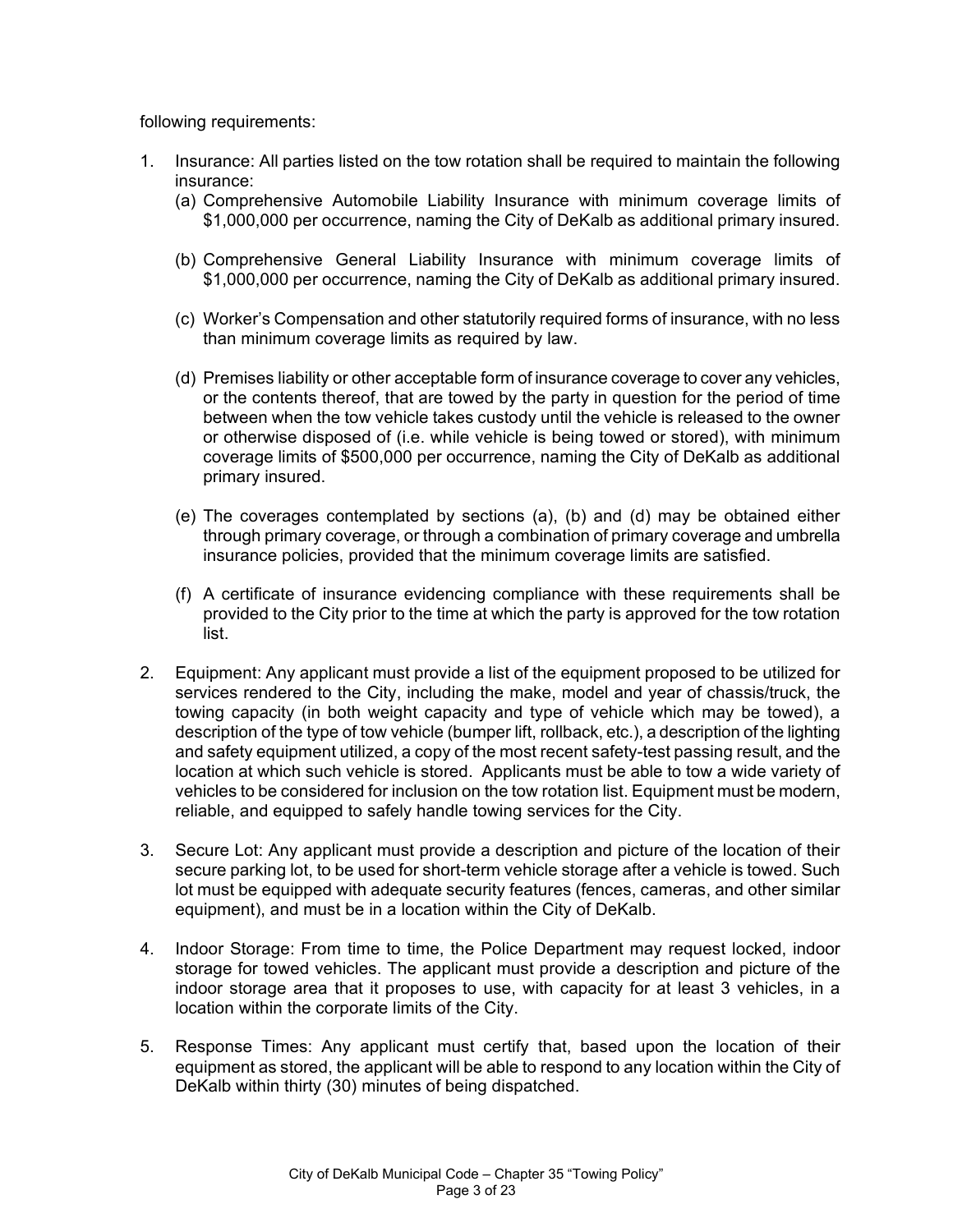- 6. Communications Equipment: Any applicant must provide a description of at least two methods of communication (e.g. 2-way radio and cellular telephone) that may be utilized for communicating between the towing company and its tow vehicles. Applicant must also provide at least one phone number which is monitored 24 hours per day, 365 days per year by a live person, dispatching tow vehicles for applicant.
- 7. Compliance with Laws / Safe Operational Practices: Any applicant shall certify that their vehicles shall be operated in compliance with all applicable laws, and in a safe and reasonable fashion designed to minimize the potential risk of harm to the public or to public or private property, by persons having adequate skill and training to operate the equipment provided. Any company selected for inclusion on the tow rotation list shall operate solely as an independent contractor, fully responsible for the safe operation of and liability for their tow vehicle and conduct. Applicants shall also be required to operate their companies in compliance with all applicable laws, including but not limited to laws prohibiting discrimination and the Illinois Drug Free Workplace Act. Applicants shall be required to complete a certification provided by the Chief of Police, certifying compliance with applicable regulations.
- 8. Commercial Driver's Licenses: Applicants must certify that all of the persons who may respond to a City request for towing possess valid, current, Illinois commercial driver's licenses with all certifications required for operation of the tow vehicle utilized.
- 9. Experience: Applicants must demonstrate their years of experience towing or engaging in commercial vehicle towing and must list any commendations or complaints/citations/moving or equipment violations received within the past five years.
- 10. Additional Qualifications: Applicants must also demonstrate compliance with any additional qualifications required by the Chief of Police.
- 11. Certification of Required Services: Applicants must certify that they shall be responsible for cleaning up fluids, broken glass or plastic, vehicle parts, or other debris or substances left on the roadway from a vehicle that they are requested to tow.
- 12. Registered Sex Offenders: Applicants must certify that they shall not permit registered sex offenders, as defined under Illinois law, to operate tow vehicles for any tow initiated through the City's tow rotation.
- c) Dispatch of Tow Services: Any time that any City personnel require the assistance of a towing service, said personnel shall contact the City's emergency dispatch services. The City's emergency dispatch services shall maintain a current list of all approved towing services for the tow rotation, and shall contact the towing services in the order listed on the rotation (e.g. if towing services A, B and C are listed on the rotation, the first tow shall go to A, the second tow shall go to B, the third tow shall go to C, and the fourth tow shall go to A). In the event an approved towing service is not available or does not have adequate equipment for the nature of the vehicle to be towed, dispatch shall contact the next listed towing company on the tow rotation. The Police Department may elect to use an order other than the tow rotation list from time to time, based upon operational needs; inclusion on the tow rotation list is not a guarantee that a towing service shall be utilized in the order contemplated therein.
- d) Update of Documentation: Companies listed on the tow rotation shall, on a schedule established by the Police Chief, provide updated documentation to demonstrate compliance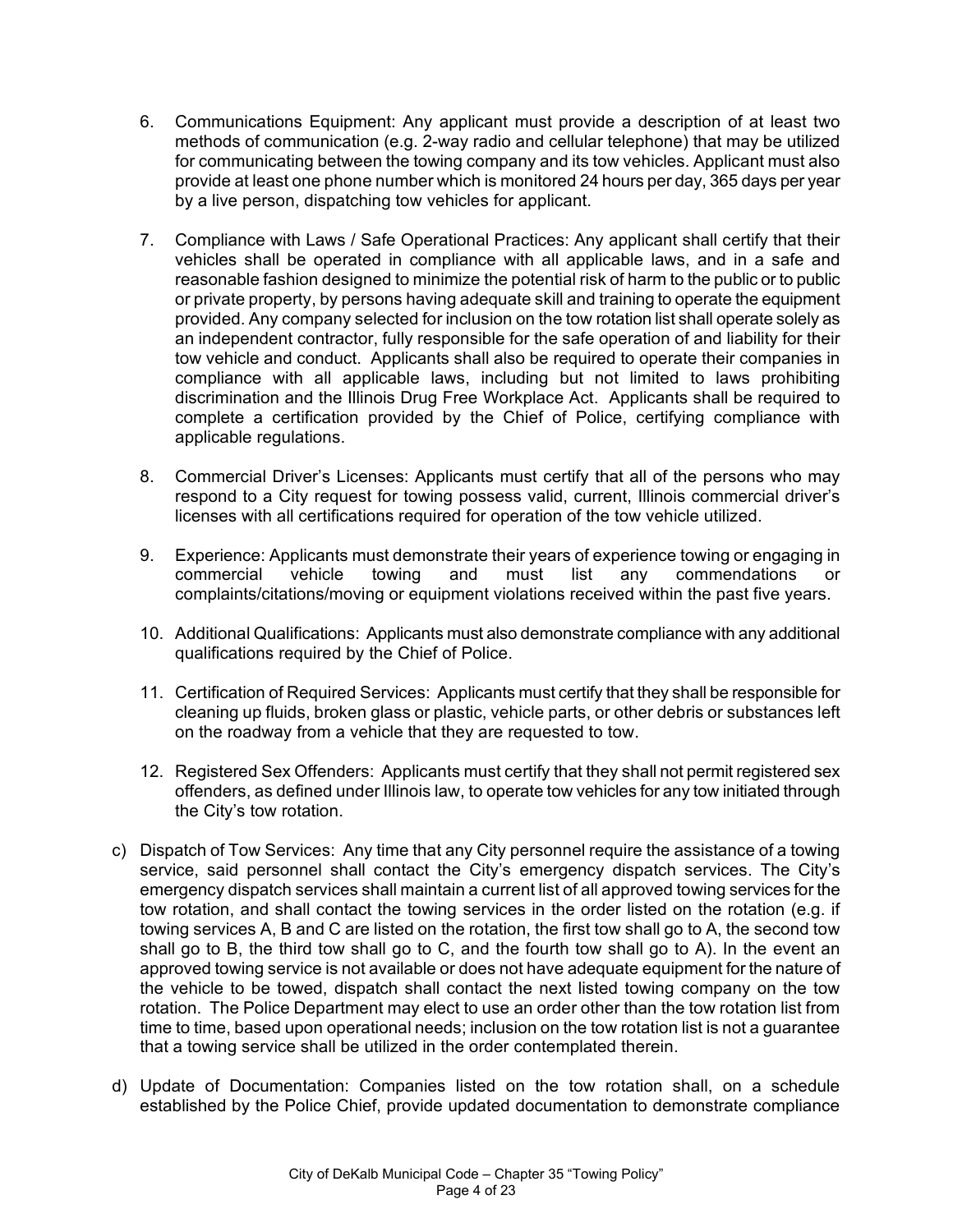with the qualifications contemplated by subsection (b) above (i.e. updated equipment lists, safety test results, insurance certificates, etc.).

- e) Review of Tow Rotation: The Police Chief shall review the tow rotation on a periodic basis. The Police Chief may suspend or remove any company from the tow rotation in his sole and absolute discretion, based upon the performance of the company, compliance with the Qualifications contemplated in subsection (b) hereof, or other factors he deems appropriate. Any such suspension or removal may be appealed to the City Manager by submitting a written request within fifteen (15) days of the issuance of the Police Chief's notice of suspension or removal. If the City Manager approves of the Police Chief's notice of suspension or removal, said decision may be appealed to the City Council by submitting a written request with fifteen (15) days of the City Manager's written notice approving of the suspension or removal. Inclusion on the tow rotation list is not a property right and there is no expectation of continuing service generated by inclusion on the list; the City reserves the right to suspend or remove a towing service from the tow rotation at any time, for any reason.
- f) Fee for Towing Services: The Police Chief shall be authorized to review and approve a standard fee list for all towing services to be provided by any company listed on the City of DeKalb Tow Rotation; all companies listed shall adhere to the standard fee list. In addition, the Police Chief may update such list from time to time and shall provide not less than thirty (30) days written notice to participants on the tow list of any such modification.
- g) Supplemental Tow Rotation Lists: The Police Chief may, in his discretion, establish separate tow rotation lists for tow companies that provide specialized services (e.g. the ability to tow heavy vehicles, rollback services, etc.).
- h) Additional Terms for Tow Rotation Participants: Applying for inclusion on the City's tow rotation list constitutes acceptance of the following terms:
	- 1. The tow company shall be responsible to the City for the payment of all City fines and charges collected on behalf of the City and shall be responsible to the City for any costs or expenses incurred, or fines and penalties lost, as a result of the improper release of a vehicle from impoundment.
	- 2. The tow company shall keep a record of all charges associated with the towing of any vehicle ordered to be towed by the City, along with a written log of signatures for any vehicle reclaimed by the owner, and shall provide the City with access to said record upon request by the City.
	- 3. The tow company acknowledges that, in the event the City advises the tow company that a vehicle was erroneously ordered to be towed, said vehicle shall be released immediately, without charge to the owner or the City.
	- 4. Prior to the release of any vehicle, the tow company shall contact the City for confirmation of fines, penalties or fees due. The tow company shall be responsible for calculation of its own towing and storage fees, in accordance with the then-current schedule.

## **35.05 ORDERS FOR TOWING AND IMPOUNDING OF VEHICLES BY CITY.**

a) The provisions of this Section 35.05 shall authorize the towing and impounding of vehicles, within the City of DeKalb. This Section shall not impair the authority provided under any other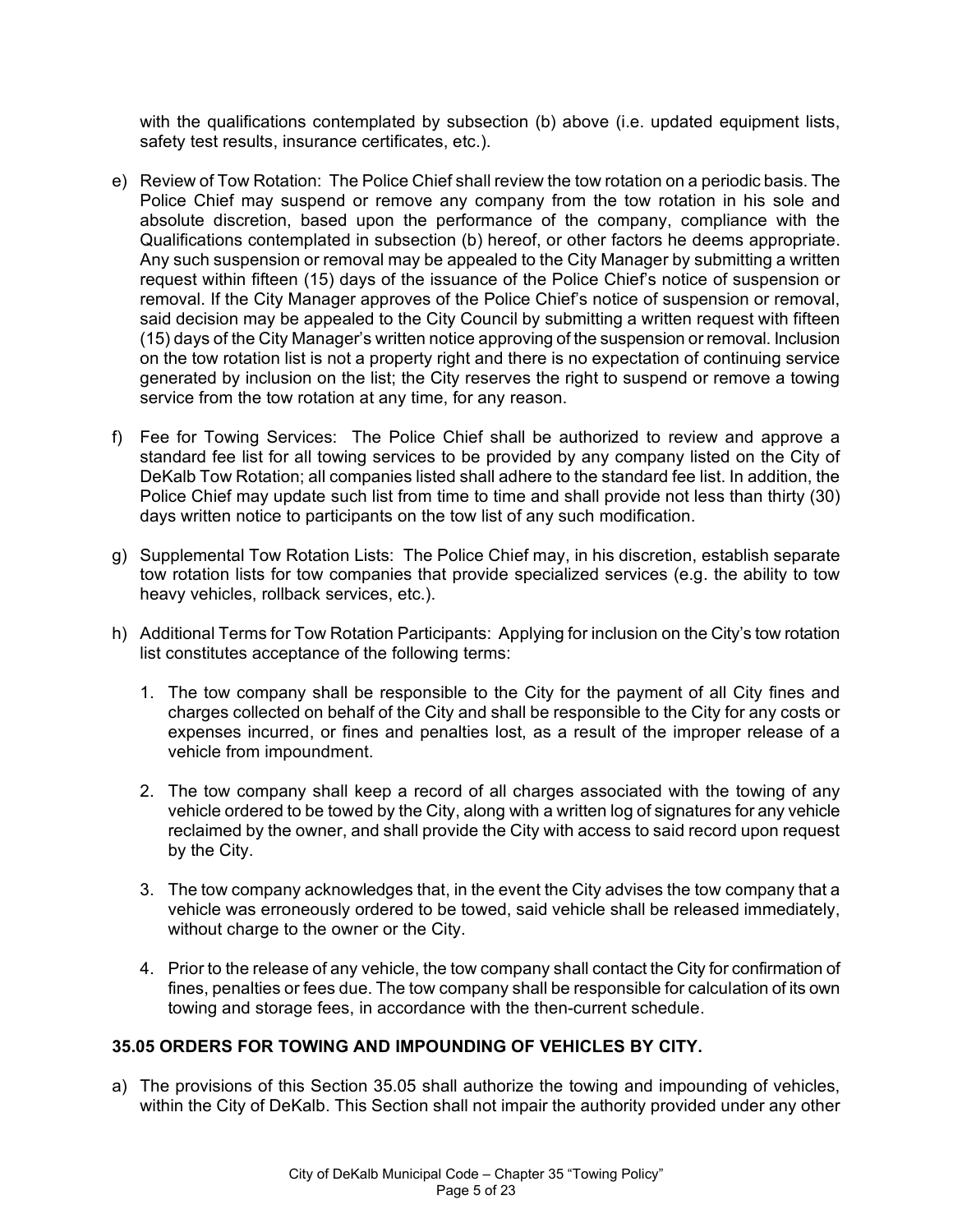applicable City Ordinance or Regulation, but rather shall be read to provide additional authority to authorized City employees, to have vehicles towed and impounded.

- b) Towing and Impounding Authorized: City of DeKalb Police Officers, Code Enforcement Officers and their authorized designees shall be authorized to have a vehicle towed and impounded as authorized under any other applicable City Ordinance or Regulation, and also under the following conditions:
	- 1. A vehicle is involved in a traffic stop or is otherwise stopped during or as a component of the investigation of a potential traffic or criminal violation, which investigation results in the arrest of the driver of the vehicle.
	- 2. A vehicle is illegally parked upon or is illegally trespassing upon property owned by the City of DeKalb, other than a roadway or public right of way.
	- 3. A vehicle is reasonably believed to have been the scene of a crime or is reasonably believed to have or contain evidence of a crime or other unlawful activity.
	- 4. A vehicle is subject to being seized or towed under any applicable federal, state or local ordinance, statute, code or regulation, including but not limited to vehicles eligible for towing under:

65 ILCS 5/11-1302; 625 ILCS 5/11-208.7; 725 ILCS 150/1; 720 ILCS 5/36-1; 625 ILCS 5/4-203.

- 5. A vehicle is subject to being towed and impounded based upon the accrual of a sufficient number of parking tickets, and issuance of appropriate notices, under applicable City Ordinance.
- 6. A vehicle is parked in a location that presents an immediate and unwarranted threat to public health, welfare or safety, including but not limited to:
	- (a) Vehicles parked in front of fire hydrants, fire doors, fire lanes, or other similar locations.
	- (b) Vehicles parked in a location so as to block ingress or egress from any City Fire Department, Police Department or Public Works Department building or parking lot.
	- (c) Vehicles parked in a location so as to block ingress or egress from any runway access drive or emergency access drive at DeKalb Taylor Municipal Airport.
	- (d) Vehicles parked in a location so as to block ingress or egress from any hospital, urgent care center or other emergency medical facility.
	- (e) Vehicles parked within a roadway (other than within a designated parking zone).
	- (f) Vehicles on or in dangerously close proximity to railroad tracks.
	- (g) Vehicles that are on or in close proximity to a public right of way, that have become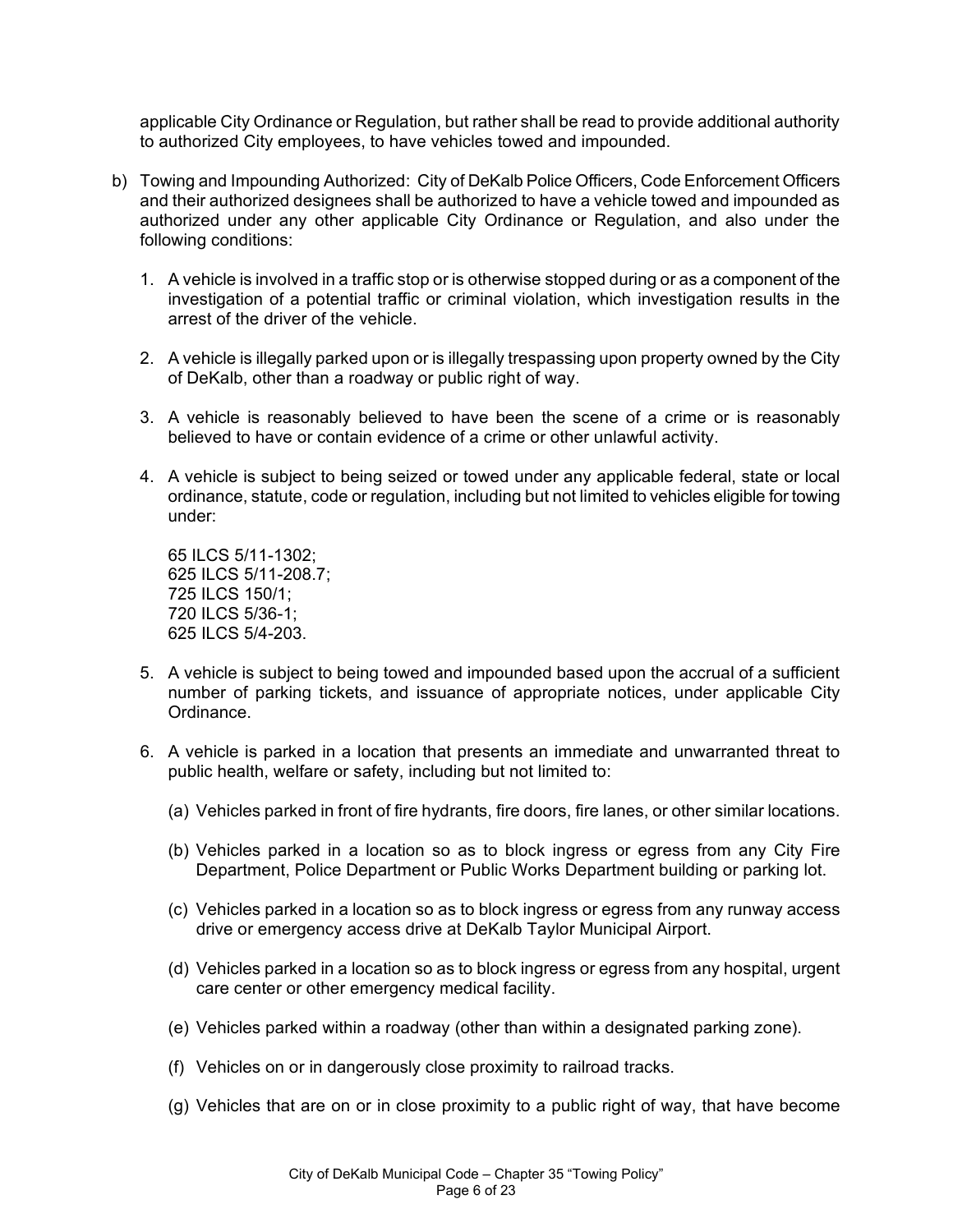immobilized due to mechanical difficulty, weather conditions, or for any other cause.

- (h) Vehicles in such other location that is determined, by the City agent or employee ordering the towing, to be unsafe or unlawful, in their absolute and sole discretion.
- 7. A vehicle is illegally parked on private property for which the City has a valid traffic enforcement agreement that permits towing without property owner notification or consent or is illegally parked on private property and the property owner consents to the tow.
- c) Towing Not Required: In the event that a vehicle is eligible to be towed under 35.05 1., above, and the City officer or agent involved determines that the vehicle does not require towing (e.g. a vehicle involved in a traffic stop resulting in the driver being arrested, where the vehicle is either lawfully parked or capable of being lawfully driven by another, properly licensed occupant in the vehicle), the City officer or agent may elect to not have the vehicle towed or impounded, or may elect to have the vehicle towed and impounded, in his or her absolute and sole discretion.
- d) Warrant or Other Authority: In the event a City of DeKalb Police Officer believes that a vehicle contains evidence of a crime or other unlawful activity but the officer lacks legal authority to seize the vehicle and have it towed, the Officer shall be authorized to promptly seek and secure a search warrant or other similar authority to authorize the seizure, towing and/or search of the vehicle.
- e) Towing and Impoundment: Any City agent or employee authorized to order the towing of a vehicle under this Section shall utilize the tow rotation procedures contemplated by this Chapter 35. Any vehicle towed or impounded under this Section shall be retained by the party towing the vehicle until: a) all outstanding fines, penalties, fees, interest, or other charges whatsoever have been paid to the City and the party towing the vehicle, in full; b) the vehicle is ordered to be released from impound by the City of DeKalb Administrative Hearing Officer; c) the vehicle is ordered to be released from impound by a Court having jurisdiction over the matter; or, d) the vehicle is ordered to be released from impound by the City Manager, Assistant City Manager, Police Chief, or their designee. Any time a vehicle is towed, the City may require that such vehicle be towed to the City of DeKalb Police Station, City Impound lot, or another location within the corporate limits of the City. Any company towing a vehicle, where the tow is initiated by the City and/or where a vehicle is seized by the City, shall comply with the City's requirements and shall deposit the vehicle where instructed, at no additional charge. The owner of the vehicle shall still remain liable for any costs incurred in towing. Companies on the Tow Rotation shall comply with the Immediate Release and 24-hour release provisions applicable to Commercial Relocators under Section 35.09(m) (or any successor or similar provision). The Chief of Police shall be authorized to set storage fees for any vehicle retained at the City impound lot, provided that such fees shall only be assessed after a vehicle is available for pickup by the owner of said vehicle (i.e. no longer needed for evidentiary purposes). The owner of said vehicle shall be responsible for payment of all towing and storage charges prior to release of the vehicle. In the event that the City no longer requires a vehicle at the impound lot, the Chief of Police may authorize removal of the vehicle from the City's impound lot and transferal to a towing company's storage lot.
- f) Towing Policy: The Chief of Police shall be authorized to approve changes, amendments or modifications to the City's official Towing Policy from time to time, without requiring approval of the City Council or amendment of this Ordinance, and shall maintain a current copy of the Towing Policy at the Police Department office, for public inspection. Use of a "Denver Boot" or other vehicle immobilization device and use of towing and impoundment of vehicles shall be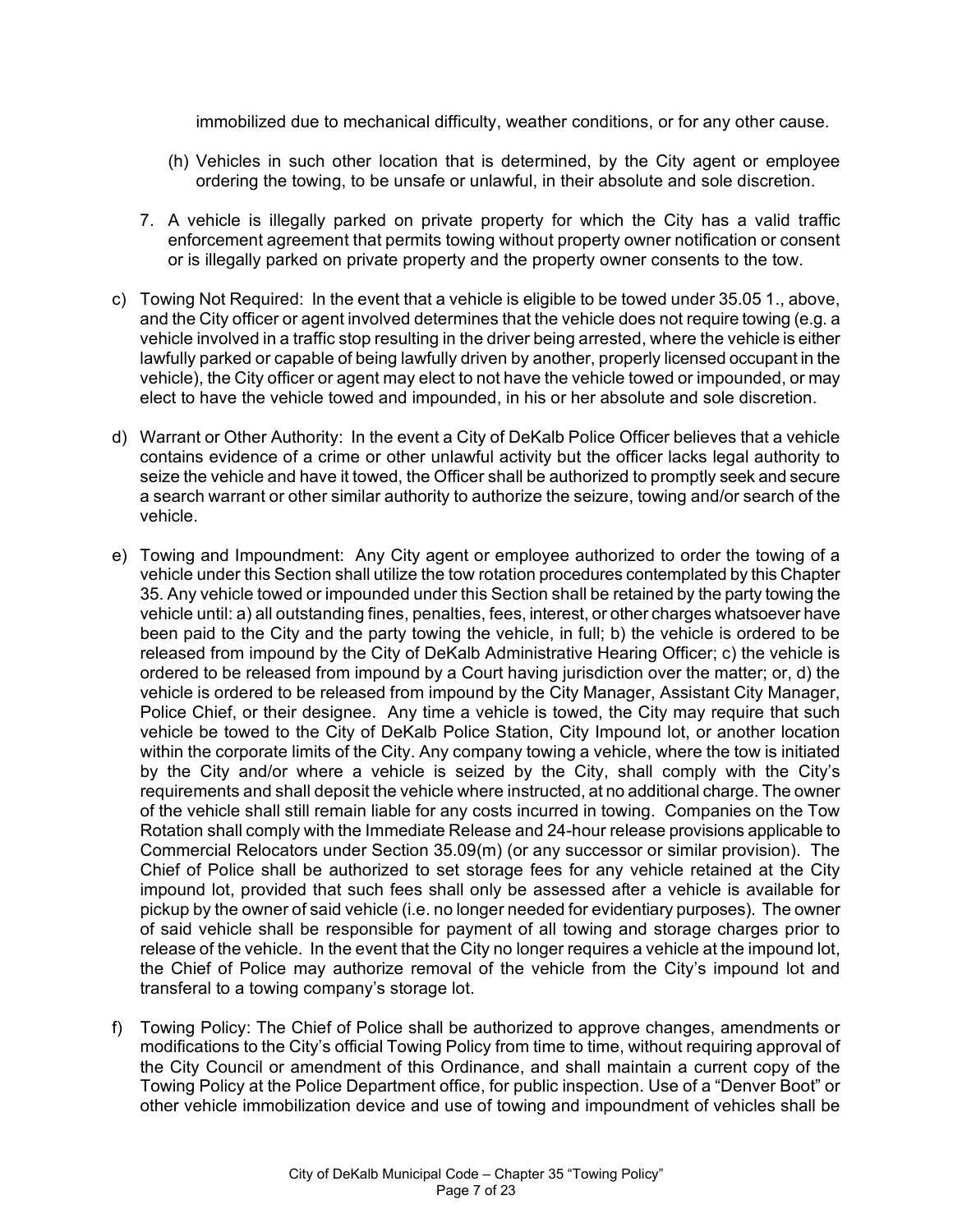authorized in accordance with the requirements of the Towing Policy. The City presently maintains a system for administrative adjudication of violations of traffic regulations regarding the stopping, standing or parking of vehicles, and pursuant to the City's authority, the City approves the Towing Policy's provisions on booting/immobilizing/ towing/impounding of vehicles, and delegates to the Police Chief the authority to modify or amend that Towing Policy, including but not limited to the number of citations required to trigger booting/immobilization/towing/impound of vehicles.

- g) Presumption of Ownership: In the case of any parking citation or handicapped parking violation issued by or on behalf of the City, regardless of whether such citation is issued in the form of a mail-in citation, or whether such citation is prosecuted through the City's Administrative Hearings or through the Circuit Court, the provisions of this subsection (g) shall apply. As the City's parking citations are civil in nature, the City exercises its home rule authority to determine the liability of owners for the parking of vehicles registered in their name, within the Corporate Limits of the City of DeKalb.
	- 1. Citation issued to occupied vehicle: In the case of any citation issued to a vehicle which is occupied or claimed by a driver at the time of issuance of the citation, the citation shall be issued and prosecuted in the name of the driver or person claiming responsibility.
	- 2. Citation issued to unoccupied vehicle: In the case of any citation issued to a vehicle which is unoccupied and unclaimed by a driver at the time of issuance, the citation shall be issued to the registered owner of the vehicle.
		- (a) In all such cases, there shall be a rebuttable presumption that the registered owner of the vehicle is the party responsible and liable for the vehicle's parking, violation of City or State code or ordinance, and resulting fines, penalties and other liabilities.
		- (b) For any parking citation issued to the owner of an unoccupied vehicle, the City may accept payment for such citation from any party or person.
		- (c) For any parking citation issued to an unoccupied vehicle, the only party that shall be authorized or entitled to contest the parking citation and/or to request an Administrative Hearing on such citation is the registered owner to whom such vehicle is registered.
			- i. In the event that the registered owner contests such a citation on the basis that a driver or person other than the registered owner was operating the vehicle and/or parked the vehicle unlawfully, the registered owner shall nonetheless be liable for the parking, violation of City or State code or ordinance, and resulting fines, penalties and other liabilities unless:
				- (A) The registered owner produces a police report and other documentation acceptable to the party reviewing the citation, demonstrating that at the time the citation was issued, the vehicle had been reported stolen; or,
				- (B) The registered owner produces documentary or testimonial evidence demonstrating that at the time the citation was issued, an individual, discrete, expressly named person identified by the registered owner had actual custody of the vehicle and had personally parked the vehicle and incurred the parking citation.
			- ii. It shall not be a defense to a citation issued to the registered owner of an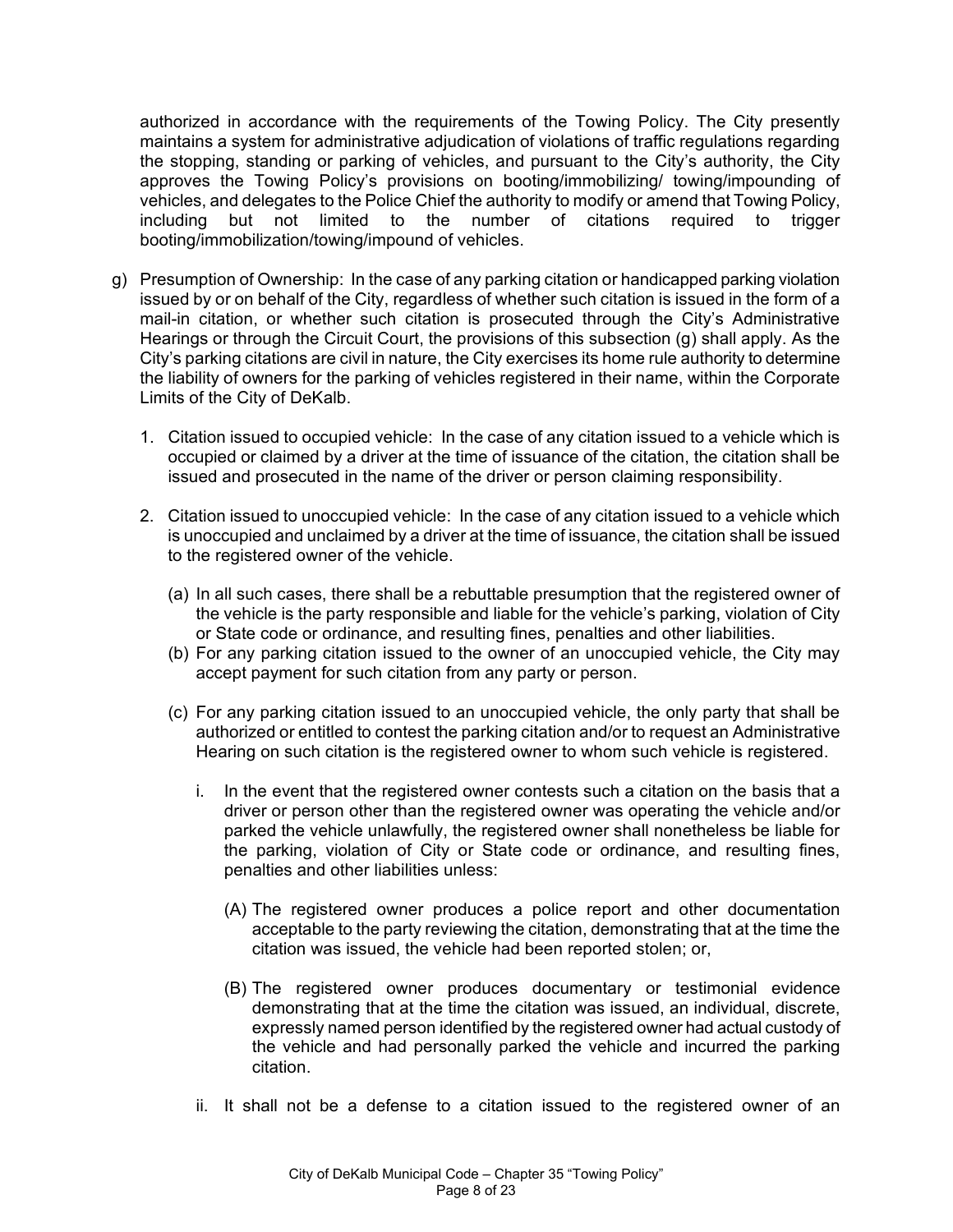unoccupied vehicle that such vehicle was leased, rented, loaned or otherwise utilized by a third party, in the absence of proof that the vehicle was under such person's actual direct operation at the time that the citation was issued, as required under subsection (g)(2)(c)(i)(B), above.

# **35.06 VEHICLE IMPOUNDMENT OR IMMOBILATION: MULTIPLE PARKING TICKETS.**

- a) Authorization to Impound, Immobilize or Tow Motor Vehicle. Any motor vehicle, the registered owner of which has been determined to be liable for ten (10) or more vehicular standing or parking regulation violations, for which the fines, penalties and costs assessed remain unpaid, may be immobilized or towed and impounded if:
	- 1. The Ordinance Enforcement Administrator has determined that a person is liable for ten (10) or more violations, for which the fines, penalties and costs remain unpaid.
	- 2. The person determined to be liable for ten (10) or more violations is the registered owner of a motor vehicle located within the City's geographical boundaries.
	- 3. A Seizure Notice has been sent, via first class mail, to the registered owner of the motor vehicle located within the geographic boundaries of the City at the address registered with the Secretary of State, which contains, but shall not be limited to the following:
		- (a) That a final determination has been made on ten (10) or more violations, for which the fines, penalties and costs remain unpaid;
		- (b) A listing of the violations for which the person has been determined to be liable, which shall include for each violation:
			- i. the ticket number;
			- ii. date of issuance of the ticket; and
			- iii. total amount of fines, penalties and costs assessed;
		- (c) That the motor vehicle owned by the person and located within the geographic boundaries of the City is subject to immobilization and/or towing and impoundment if the fines, penalties and costs are not paid within fifteen (15) days of the date of the Seizure Notice;
		- (d) Date of impending immobilization;
		- (e) Date of impending towing and impoundment; and
		- (f) That the registered owner may contest the validity of the Seizure Notice by filing a written request for a hearing with the Ordinance Enforcement Administrator, or his/her designee, within fifteen (15) days of the date of the Seizure Notice and submitting such evidence which would conclusively disprove liability, such as, but not limited to, the following:
			- i. That the registered owner was not the driver, owner or lessee of the vehicle, or otherwise responsible for the vehicle on the date or dates the notices of violation were issued; or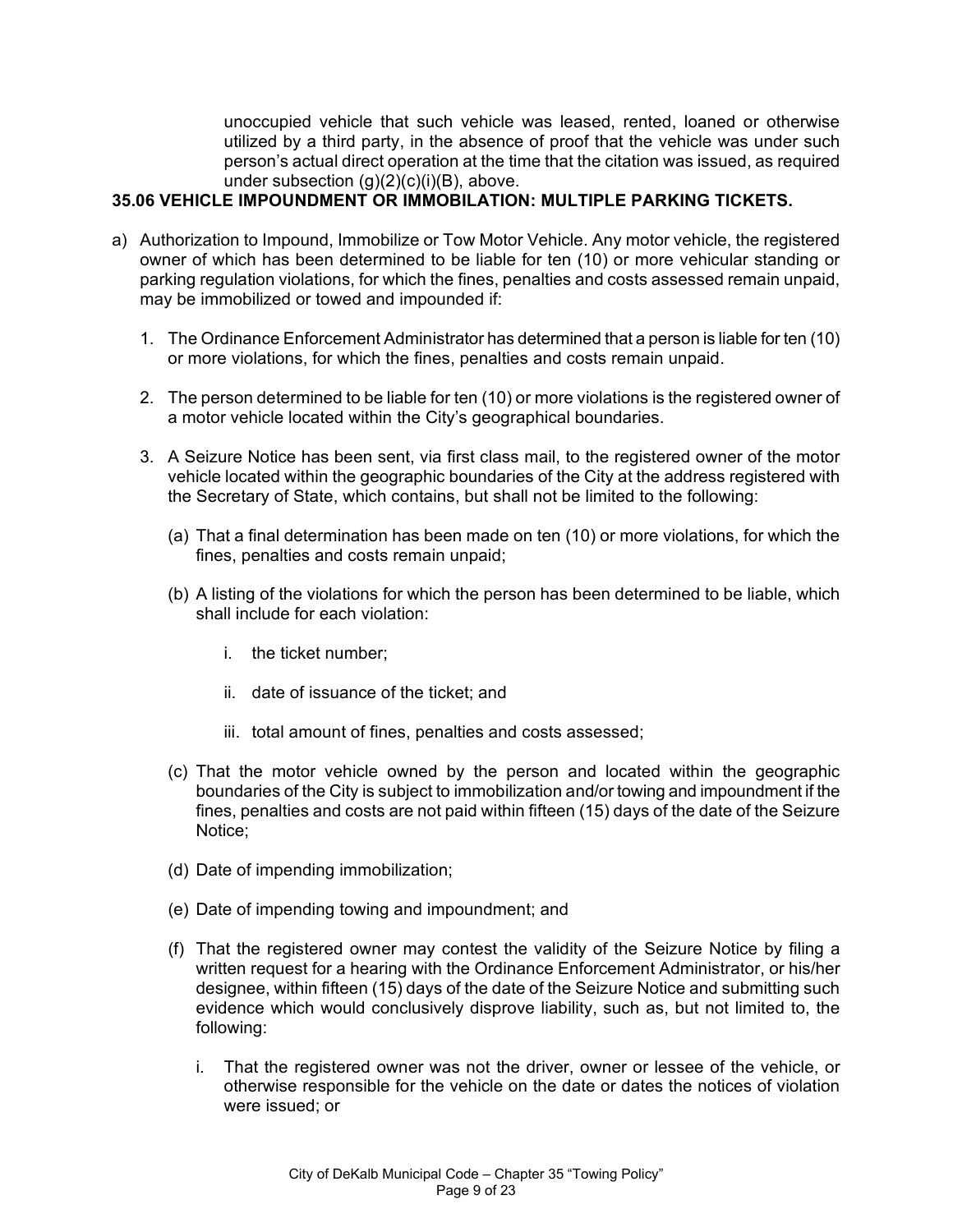- ii. That the fines, penalties and costs for the violations cited in the notice have been paid in full; or
- iii. That the registered owner has not accumulated ten (10) or more violations which are unpaid or not adjudicated.
- 4. The registered owner to whom a Seizure Notice has been sent has failed to make payment of the fines, penalties and costs as specified in the Seizure Notice and has failed to request a hearing to contest the validity of the Seizure Notice.
- b) Request for Hearing in Cases of Immobilization, Impoundment and Towing of Motor Vehicle. Upon the receipt of a request for hearing to contest the validity of immobilization or towing and impoundment, the Ordinance Enforcement Administrator, or his/her designee, shall schedule an administrative hearing to contest the validity of the immobilization or towing and impoundment on the next scheduled hearing date, but in no case, shall the hearing be scheduled later than thirty (30) days after the request for hearing is filed. Notice of the hearing date shall be served upon the registered owner by first class mail, postage prepaid, to the address set forth on the request for hearing. Service of the notice of hearing shall be complete on the date it is placed in the United States mail.
- c) Notice Affixed to Vehicle in Cases of Immobilization. Upon immobilization of an eligible vehicle, a notice shall be affixed to the vehicle in a conspicuous place. Such notice shall warn that the vehicle is immobilized and that any attempt to move the vehicle may result in damage. The notice shall also state that the unauthorized removal of or damage to the immobilizing restraint is a violation of Sections 16-1 and 21-1 of the Illinois Criminal Code. The notice shall also provide the following information, specifying that a release of the immobilizing restraint may be had by:
	- 1. Paying all the fines, penalties and costs, if any, due on the outstanding violations for which notice has been sent prior to the date of immobilization; or
	- 2. Submitting a written request for hearing, as set forth in Sections a) and b) above, on all outstanding violations for which notice has been sent prior to the date of the immobilization and making a deposit with the City in the amount of Fifty Per Cent (50%) of the total fines, penalties and costs, if any, for these outstanding violations, or \$500.00, whichever is less.
- d) Towing of Immobilized Vehicle. Except where the vehicle is otherwise subject to towing, if the immobilization restraint has not been released as hereinabove provided, within seventy-two (72) hours of its placement, the vehicle may be towed and impounded.
- e) Post-Impoundment Notice. Within ten (10) days after a vehicle has been impounded, notice of impoundment shall be sent by certified mail, return receipt requested, to the registered owner of the vehicle, at the last address reflected in the records of the Secretary of State. The notice shall state that the owner has the right to a post-immobilization and post-towing hearing as provided in Section 35.06 f) and that if the vehicle is not claimed within thirty (30) days from the date of the notice, the vehicle may be sold or otherwise disposed of in accordance with the Illinois Vehicle Code.
- f) Hearing in Cases of Vehicle Impoundment. The owner of an impounded vehicle shall have the right to a hearing to determine whether the immobilization or any subsequent towing and impoundment were erroneous or whether the vehicle was properly included on an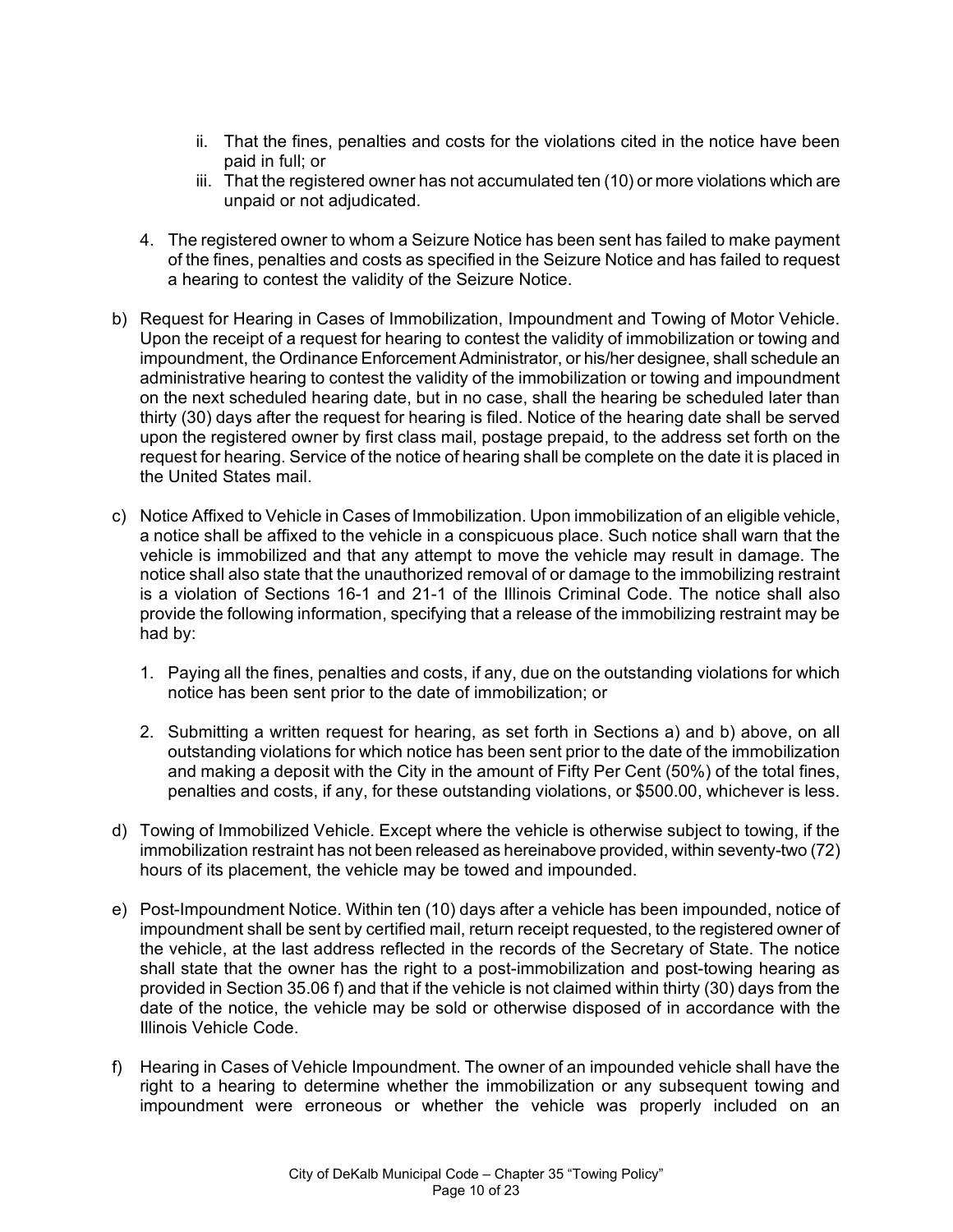immobilization list, if the owner files a written demand for a hearing with the Ordinance Enforcement Administrator or his/her designee within fourteen (14) days after issuance of the notice specified in 35.06 e), or within fourteen (14) days of immobilization, whichever is later. A hearing shall be conducted on any business day within forty-eight (48) hours of receipt of a written demand for hearing, unless otherwise mutually agreed by the parties. Failure to request or attend a scheduled hearing shall be deemed a waiver of the right to a hearing. In the event of such failure, any amount deposited pursuant to this Section 35.06 shall be forfeited to the City and shall not apply towards accrued fines or penalties. A hearing provided by this Section shall not determine the validity of or otherwise adjudicate any citation or notice of violation issued relative to the immobilized vehicle or the violator, but shall only relate to whether the vehicle was properly immobilized or towed, by determining whether the owner previously submitted evidence required by this Section 35.06.

- g) Fines and Fees for Immobilization and Impoundment. The fine for immobilization of a vehicle shall be One Hundred Fifty Dollars (\$150.00) and the fine for impoundment and towing shall be an additional Two Hundred Dollars (\$200.00). The owner of the vehicle shall also be charged reasonable storage and towing costs, provided that no costs shall be assessed for any immobilization or tow which has been determined to be erroneous. All fines, penalties and costs must be paid in full before the vehicle will be released to the owner.
- h) For vehicles with fewer than ten parking tickets, the Chief of Police may create a policy allowing for their towing or immobilization, consistent with any applicable state law, provided that there exists a hearing process similar to the one contemplated in this Section 35.06 for the purpose of permitting a person whose car has been immobilized or towed to have the opportunity to contest the validity or appropriateness of the immobilization, towing or impoundment.

## **35.07 VEHICLE IMPOUNDMENT OR IMMOBILATION: TOW FOR SPECIFIED VIOLATIONS.**

- a) Tow for Specified Violations. Pursuant to the City's Home Rule Authority and in addition to the foregoing authority, the City may order the towing of any vehicle where a police officer has probable cause to believe that a vehicle has allegedly been involved in or been present for any offense enumerated in the then-current version of 625 ILCS 5/11-208.7 (or any successor statute). At the time of approval of this Ordinance, the list of eligible offenses includes:
	- 1. Operation or use of a motor vehicle in the commission of, or the attempt to commit, an offense for which a motor vehicle may be seized and forfeited pursuant to 720 ILCS 36-1;
	- 2. Driving under the influence of alcohol, another drug or drugs, an intoxicating compound or compounds, or any combination thereof, in violation of 625 ILCS 5/11-501;
	- 3. Operation or use of a motor vehicle in the commission of, or in the attempt to commit, an offense in violation of the Cannabis Control Act;
	- 4. Operation or use of a motor vehicle in the commission of, or in the attempt to commit, an offense in violation of the Illinois Controlled Substances Act;
	- 5. Operation or use of a motor vehicle in the commission of, or in the attempt to commit, an offense in violation of Section 24-1 (Unlawful Use of Weapons), 24-1.5 (Reckless Discharge of a Firearm), or 24-3.1 (Unlawful Possession of Firearms/Ammunition) of the Criminal Code of 1961;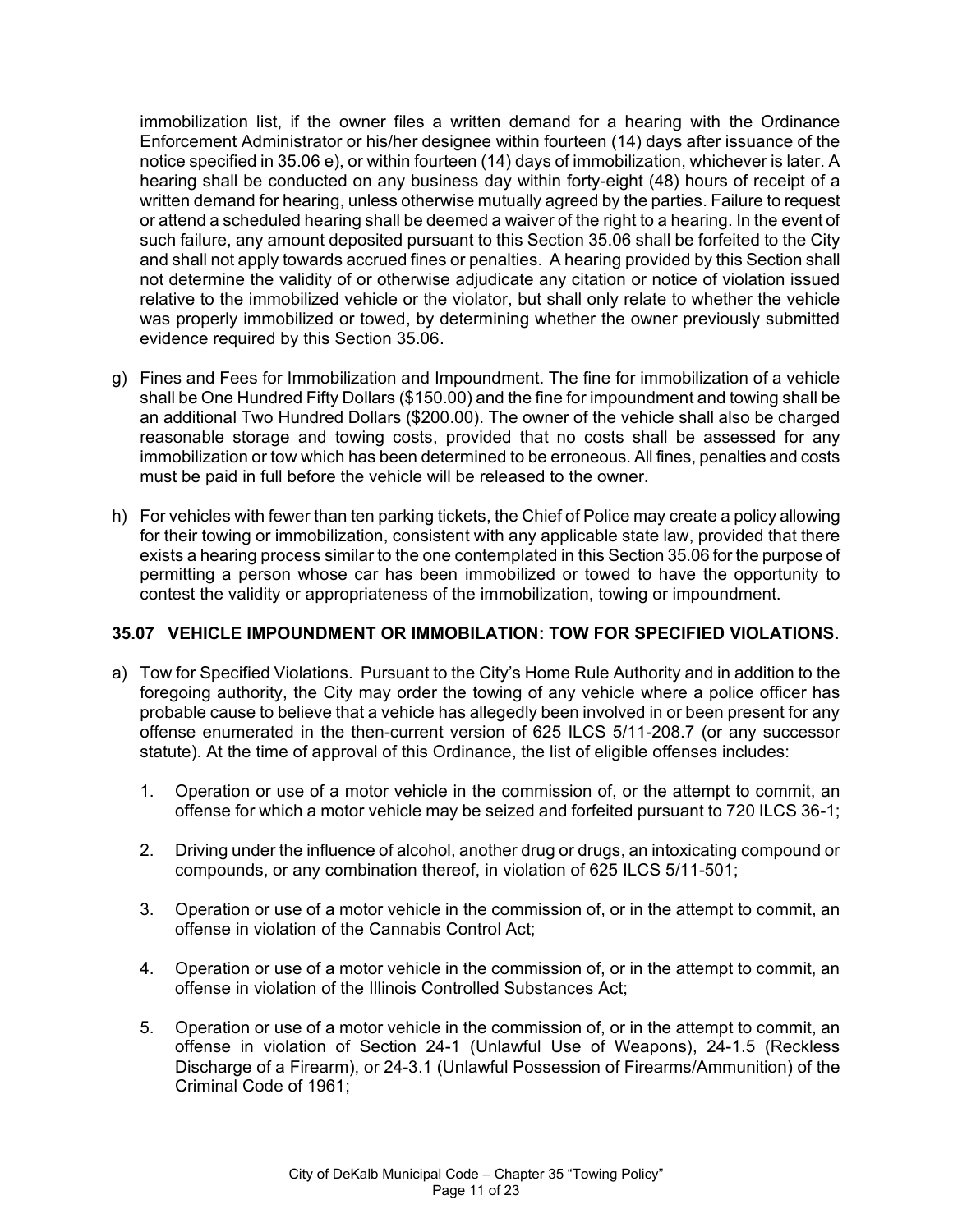- 6. Driving while a driver's license, permit or privilege is suspended or revoked pursuant to 625 ILCS 5/6-303 (unless suspended for an unpaid parking or moving violation or failure to emissions test);
- 7. Operation or use of a motor vehicle while soliciting, possessing, or attempting to solicit or possess cannabis or a controlled substance in violation of the Cannabis Control Act, Cannabis Regulation and Tax Act, or the Illinois Controlled Substances Act;
- 8. Operation or use of a motor vehicle with an expired driver's license, in violation of 625 ILCS 5/6-101, provided that said license is one year or more past expiration;
- 9. Operation or use of a motor vehicle without ever having been issued a driver's license or permit, in violation of 625 ILCS 5/6-101, or operating a motor vehicle without ever having been issued a driver's license or permit due to a person's age;
- 10. Operation or use of a motor vehicle by a person against whom a warrant has been issued by a circuit clerk in Illinois for failing to answer charges that the driver violated 625 ILCS 5/6-101 (license or permit), 5/6-303 (driving while license suspended or revoked) or 5/11- 501 (driving under the influence);
- 11. Operation or use of a motor vehicle in the commission of, or in the attempt to commit, an offense in violation of Article 16 or 16A of the Illinois Criminal Code of 1961; or,
- 12. Operation or use of a motor vehicle in the commission of, or in the attempt to commit, any other misdemeanor or felony offense in violation of the Illinois Criminal Code of 1961.
- b) Procedures for Impoundment:
	- 1. Notice at time of Impoundment: When an officer has cause to believe that a vehicle is subject to impoundment under this Section 35.07, the officer shall utilize the process for dispatching a tow vehicle under the City's tow rotation list, as provided in this Chapter 35. At such time, the officer shall notify or make a reasonable attempt to notify the owner, lessee or person identifying himself or herself as the owner or lessee, or any person found to be in control of the vehicle at the time of the alleged offense, of the fact of the seizure, and of the vehicle owner's or lessee's right to an administrative hearing as provided below. The officer shall also notify the person in control that the vehicle shall remain impounded pending completion of an administrative hearing, unless the owner or lessee of the vehicle or a lienholder posts with the City a bond of \$500.00, and pays for all towing and storage charges.
	- 2. Written Notice: After impounding a vehicle under this Section 35.07, the City shall issue a written notice to the owner, lessee and any lienholders of record by personal service or by first class mail to such parties at the address registered with the Illinois Secretary of State. Said notice shall be mailed to such parties within forty-five (45) days after the date of impound, and shall contain the date, time and location of an administrative hearing, which hearing shall be convened within ninety (90) days of the date of mailing the notice.

At the time of posting the above-required bond, the party posting the bond shall have the option of either proceeding with a hearing (and potentially being subject to the imposition of costs for such hearing, if the City prevails at such hearing), or of waiving the right to a hearing and avoiding the potential for such costs. The City shall provide a form for the party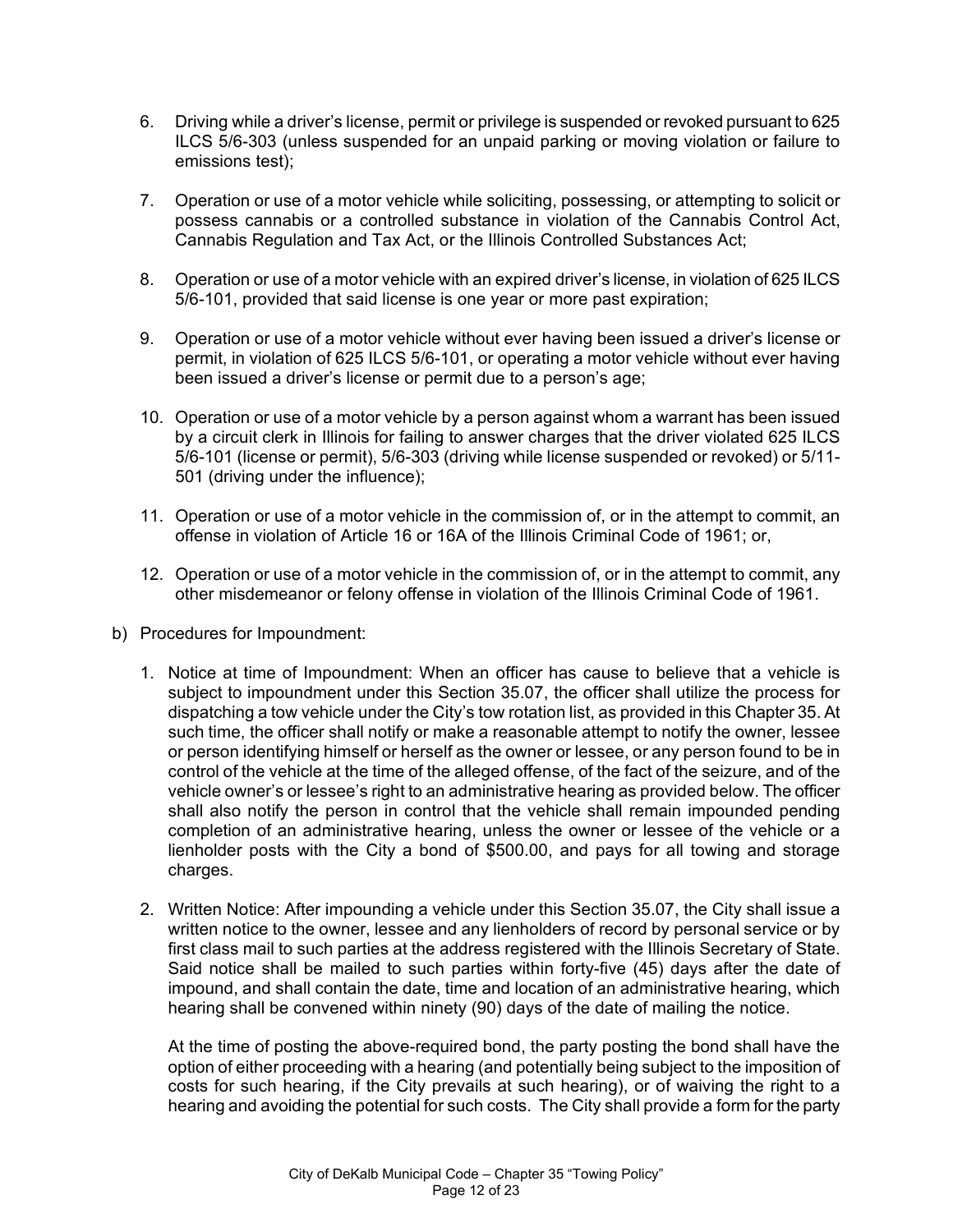posting the bond to execute, to indicate accordingly. In the event that the party posting the bond waives hearing, the bond shall be forfeit to the City automatically, without hearing.

- 3. Administrative Hearing: An administrative hearing shall be conducted by a hearing officer qualified under 625 ILCS 5/11-208.7(g), and the decision of the hearing officer shall be subject to review under the Administrative Review Law. If the impoundment is upheld by the hearing officer, the administrative fee shall be due and payable (or if previously posted to secure the release of the vehicle, shall be forfeited). If the impoundment is overturned by the hearing officer, the administrative fee shall not be payable. The hearing officer shall issue a written decision at the conclusion of the administrative hearing. Any fine, penalty or administrative fee approved by the hearing officer which remains unpaid in whole or in part after the expiration of the deadline for seeking judicial review of the decision may be enforced in the same manner as a judgment entered in a court of competent jurisdiction. Said hearing shall not be subject to formal or technical rules of evidence but shall be recorded and the hearing officer shall be empowered to administer oaths and to secure by subpoena both testimony of witnesses and production of books and papers. The burden of proof at such hearing shall be a preponderance of the evidence. If the City submits a signed complaint for a violation that renders a vehicle eligible for impoundment under this Section 35.07 or order for impoundment of a vehicle under this section, the City shall be deemed to have satisfied its prima facie case for impoundment, and said prima facie case may only be overcome by clear and convincing evidence.
- c) Fee: Any vehicle towed under this Section 35.07 shall be subject to payment of all applicable towing charges, fees and fines otherwise imposed under applicable Illinois law or City Ordinance and shall also be subject to the payment of an administrative fee of \$500.00. Upon payment of the administrative fee and all other applicable charges to the tow company in possession of a vehicle, the vehicle shall be released to the owner of record, lessee or a lienholder of record upon payment of all administrative fees and towing and storage fees. Said administrative fee shall be paid directly to the City, prior to the time at which the party responsible for said vehicle claims said vehicle from the towing company.
- d) Unclaimed Vehicles: Any vehicle which is not retrieved, with full payment of fines, costs and the administrative fee, within 35 days after an administrative hearing officer issues a written decision shall be deemed abandoned (unless an action for administrative review has been filed in the Circuit Court). Said vehicles may then be disposed of pursuant to the provisions of the City's Towing Policy for abandoned motor vehicles.
- e) The eligible offenses as enumerated above are herein defined by the City of DeKalb to be public nuisances, meriting immediate abatement. The City Council hereby finds such nuisances to require immediate abatement to protect the public health, safety and welfare. Accordingly, the City may tow any vehicle allegedly involved in or present for the commission of one of the enumerated offenses, as a form of nuisance abatement. Any vehicle so towed shall be impounded and shall be subject to the payment of an administrative fee as contemplated above. Any vehicle impounded pursuant to this Ordinance shall be considered a "properly impounded vehicle" pursuant to 625 ILC 5/11-208.7.
- f) Presumption of Consent: In any instance where the operator of a motor vehicle is not the owner of the motor vehicle, the owner of the motor vehicle shall be presumed to consent to the operator's use of the motor vehicle unless: a) the owner has previously reported the vehicle having been stolen or reports the vehicle stolen at the time of being notified of the vehicle having been impounded; or, b) the owner demonstrates, by a preponderance of the evidence that the vehicle was utilized without permission. Consent may be inferred based upon permitted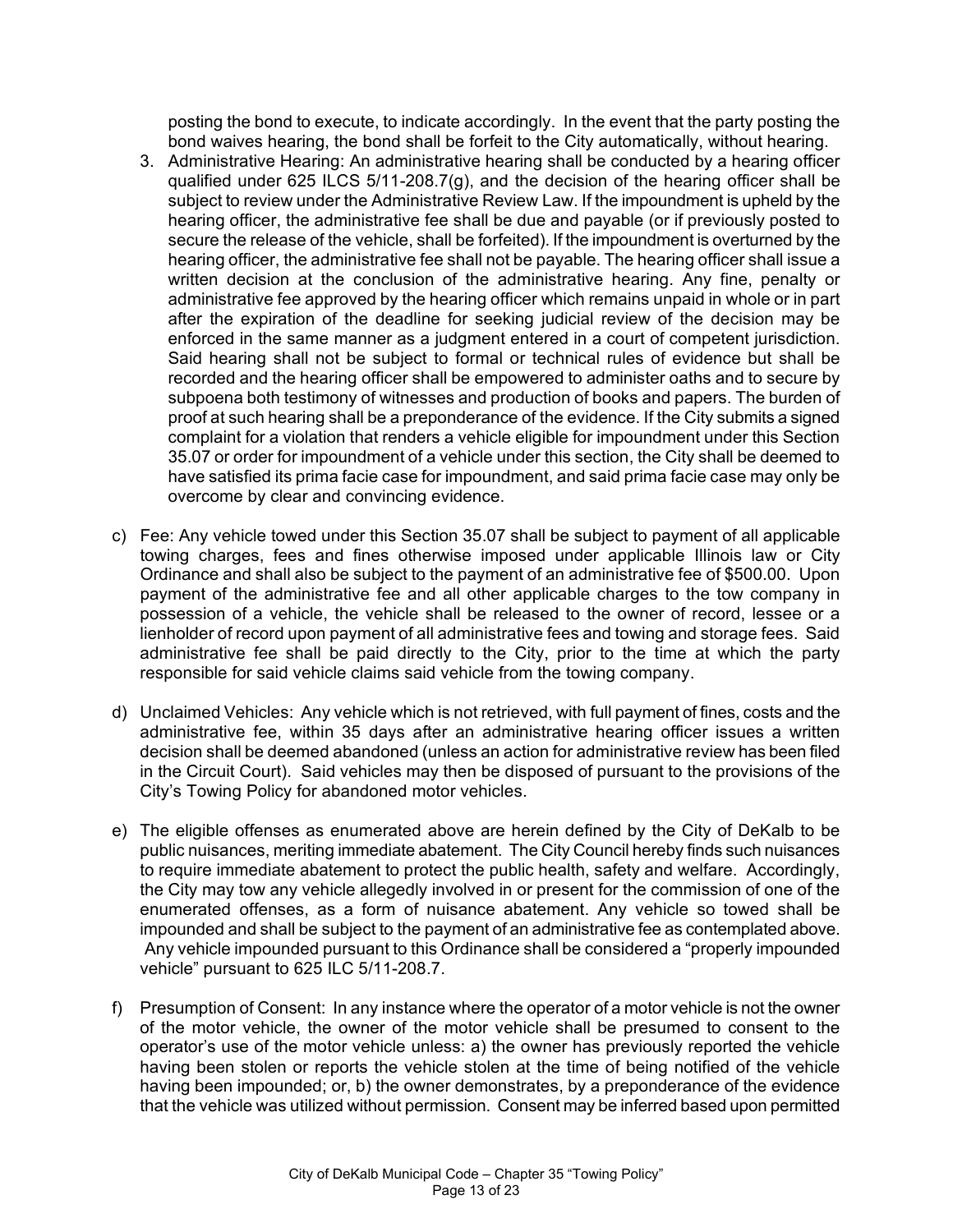past use of a motor vehicle, granting access to a vehicle or keys to a vehicle, the relationship between the owner or operator, the purpose for which the vehicle was being operated, the presence of the owner in the vehicle at the time it was being operated, or other similar facts or circumstances giving rise to a reasonable inference of consent. (2014-040)

## **35.08 ADDITIONAL BASIS FOR CITATION/TOWING: TEMPORARY PARKING RESTRICTIONS.**

The Chief of Police, Fire Chief, and their designees shall be authorized to impose temporary parking restrictions (limited hours, limited types of vehicles, etc.) or parking prohibitions (no parking permitted) within the City, under the provisions of this Section 35.08.

- a) Duration of Restrictions: Said temporary restrictions may be imposed for a period of no more than sixty days at a time.
- b) Method of Posting / Notice: No such temporary parking restrictions shall be enforced until at least 48 hours have passed since the posting of temporary signs in the affected area, indicating the applicable restrictions. Said temporary signs shall be enforceable for the time that they remain posted. In the event of an emergency that requires less notice, the temporary restrictions may be imposed and enforced upon the provision of personal notice to any vehicles parked in the area of the temporary signs at the time of their posting, and the temporary signs shall indicate the time at which the temporary restrictions shall take effect.
- c) Enforcement: Once 48 hours have passed after the posting of temporary signs, the temporary parking restrictions may be enforced in the same fashion as any other City parking restriction and shall have the effect of City Ordinance. Because such temporary restrictions are intended to be utilized in circumstances where the City determines that parking presents a public safety threat, any vehicle parked in violation of the temporary parking restrictions shall be subject to a minimum fine of \$100, and shall be subject to immediate towing.
- d) Removal or Tampering with Temporary Parking Restriction Signs: It shall unlawful to move, remove, alter or tamper with any temporary parking restriction signs posted by the City. Any such violation shall be subject to a fine of not less than Five Hundred Dollars (\$500.00).

## **35.09 UNLAWFUL PRACTICES – RELOCATOR.**

It shall be unlawful for any commercial vehicle relocator:

- a) To operate in the City of DeKalb without first obtaining a license therein.
- b) To remove any vehicle from private property if the relocator knows, or should know, that the vehicle is parked in a space in which it is authorized to park.
- c) To deny the owner or operator of any relocated vehicle the opportunity to inspect the interior and exterior of such vehicle prior to the payment of fees for the release of such vehicle.
- d) To operate on the streets contained within the city limits of DeKalb any vehicle used in connection with any vehicle relocation service unless:
	- 1. There is painted or firmly affixed to such vehicle on both sides thereof in a color or colors vividly contrasting to the color of the vehicle the name, address and telephone number of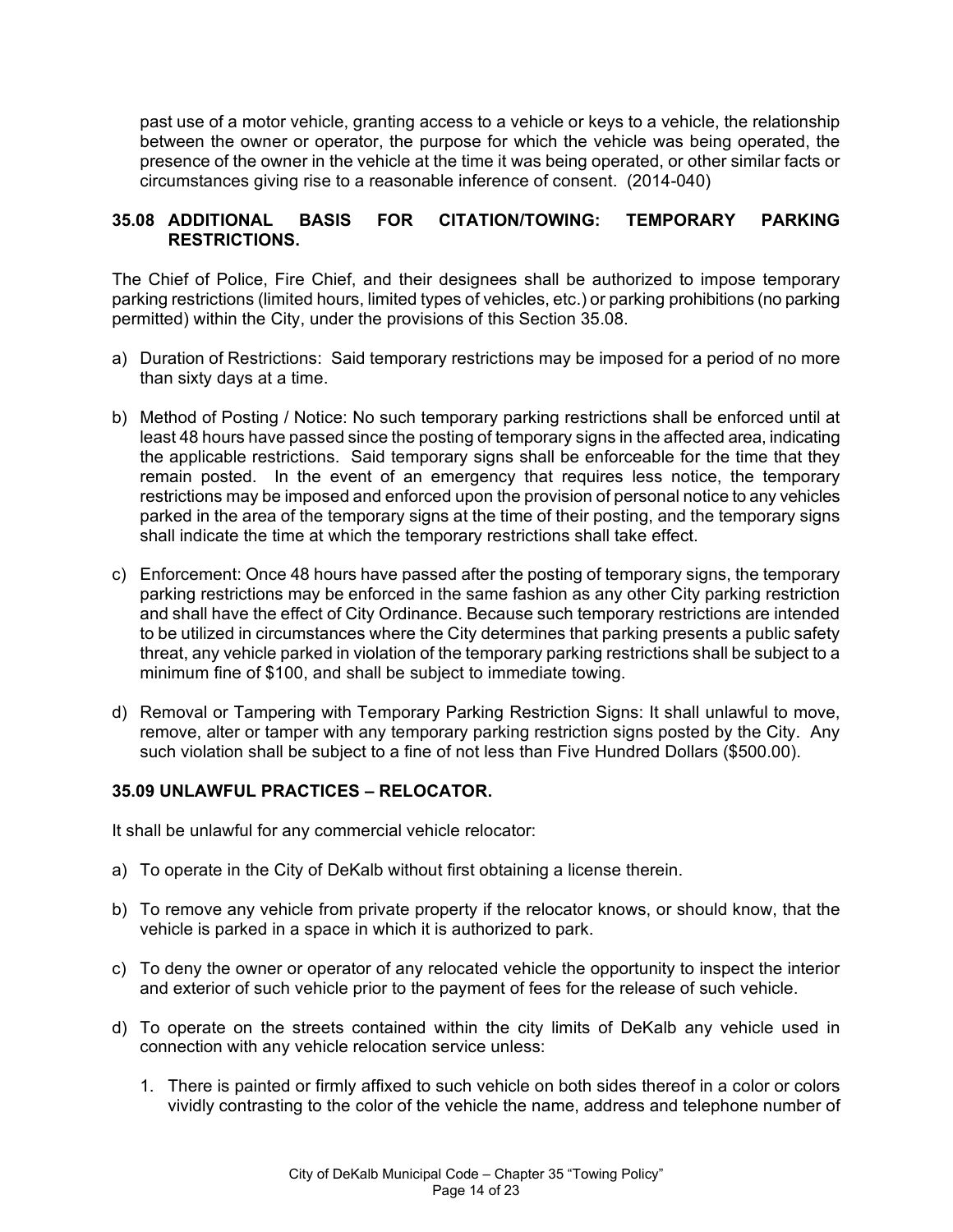the operator thereof. Said insignia to be painted or firmly affixed to such vehicles shall be easily legible.

- 2. There is carried in the power unit of such vehicle a certified copy of the currently effective City Relocator license. Copies may be photographed, photocopied or reproduced or printed by any other legible and durable process.
- 3. The tow vehicle is listed on the relocator's license application or as amended thereto and is properly equipped as specified in 35.09 1).
- e) To remove any vehicle from private property without having first obtained the written authorization of the property owner or other person in lawful control or possession of the property, his authorized agent, or any authorized law enforcement officer. Such authorization may be on a contractual basis covering a period of time or limited to a specific removal.
- f) To charge the private property owner, who requested that an unauthorized vehicle be removed from his property, with the costs of removing such vehicle contrary to any terms which may be a part of the contract between the property owner and the commercial relocator.
- g) To remove a vehicle when the owner or operator of such vehicle is present or arrives at the vehicle location at any time prior to the completion of removal, is willing and able to remove the vehicle immediately and is willing and able to pay a fee of Seventy-Five Dollars (\$75.00).

For purposes of this Section, the relocator shall only be entitled to a fee of Seventy-Five Dollars (\$75.00) after the tow vehicle has made physical contact with the vehicle and before the tow vehicle has removed the vehicle to the public street. The relocator may not charge any other fee in addition to the Seventy-Five Dollar (\$75.00) fee unless and until such vehicle is removed by the relocator to a public street. Before a tow vehicle has made physical contact with the vehicle, the relocator shall not be entitled to any fee from the vehicle owner or operator. After the vehicle is removed to a public street, the relocator shall be entitled to the full normal relocation rate.

For purposes of this Section, the relocator shall not be required to accept personal checks but shall keep sufficient United States currency to make change for denominations up to Twenty (\$20.00) Dollars. It is within the discretion of the relocator to wait for the owner or operator of a vehicle to present proper payment of relocation fees if the owner or operator does not have sufficient payment on his person.

- h) To fail to notify the City of DeKalb Police Department within one hour of the removal of a trespassing vehicle except that for vehicle relocations occurring between 9:00 p.m. and 2:00 a.m. on Friday and Saturday, the relocator may notify the Police Department by 3:00 a.m. rather than the normal one hour notification time period. Notification shall include a complete description of the vehicle, registration numbers if possible, the location from which and to which the vehicle was removed, and the time of removal.
- i) To impose any charge for service or storage in excess of the maximum rates as set forth herein.
- j) To remove any vehicle located within the corporate limits of the City of DeKalb, otherwise in accordance with this Chapter, to a location outside the corporate limits of the City of DeKalb.
- k) To fail to make a telephone number available to the City of DeKalb Police Department, at which the relocator or an employee of the relocator may be contacted at any time, during the hours in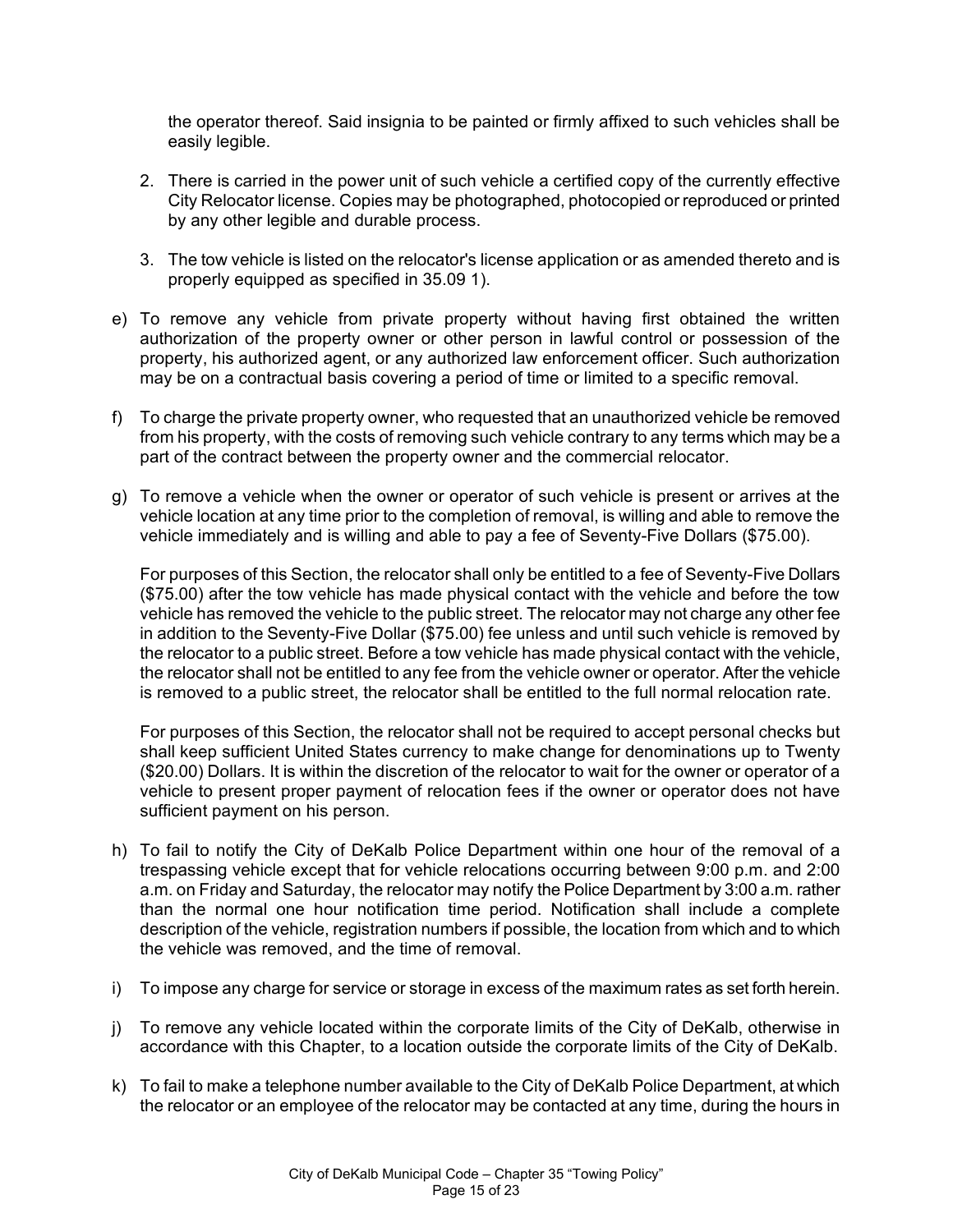which the relocator is engaged in the relocation of vehicles, the storage of relocated vehicles or is advertised as engaged in the relocation of vehicles, for the purpose of effectuating the release of a towed vehicle; or to fail to include such telephone number in any advertisement of the relocator's services published or otherwise appearing on or after the effective date of this Chapter.

- l) To fail to notify the City of any change of the location or locations of the impound lot owned or in the lawful possession or control of the relocator at which the relocator will relocate and store any and all trespassing vehicles which he has removed from private property; or to relocate a trespassing vehicle to any place or property other than the place or property listed on the relocator's license application or amendment thereto as being the properly zoned impound lot at which the relocator will relocate and store any and all trespassing vehicles which he has removed from private property; or to relocate a trespassing vehicle to any place where such vehicle will be in violation of any statute or ordinance or other regulation; or to relocate a trespassing vehicle to any public street or public parking facility.
- m) To deny the immediate release of a relocated vehicle to its owner or operator when said owner or operator is demanding the release and has proper payment of all charges for such relocated vehicle. Immediate release under this Section shall mean within three (3) hours of the time demand is made, provided that a lesser period of time may reasonably be expected if the relocator is open for business and/or on the premises at the time the demand is made. Immediate release shall be required 24 hours a day, 365 days a year.
- n) To remove any vehicle from private property unless clearly visible written notice is provided in the form of a posted tow risk sign in accordance with the provisions of this Chapter.
- o) To fail to provide and maintain a current listing with the Community Development Department of the addresses of all properties on which it has a contract with the owner(s) of such properties to perform commercial relocation services or to notify the Community Development Department of the addresses of any properties added to or removed from such listing.
- p) To fail to accept a credit card for the payment of fees and charges under this Chapter if, the relocator accepts credit cards for payment of other services and if the payment is made at the business office of the relocator. The relocator shall be under no obligation to accept credit cards for payment of services under subsection g) of this Section.
- q) To deny the owner or operator of any relocated vehicle the immediate release, upon demand of such owner or operator, of any personal property within such vehicle prior to the payment of all fees and charges for such relocation unless otherwise directed by the Police Department. For purposes of this Section, "personal property" shall not include any vehicle part, equipment, or installed audio system.

## **35.10 UNLAWFUL PRACTICE - PROPERTY OWNER.**

It shall be unlawful for any property owner or his agent to relocate or authorize the relocation of any vehicle if it is legally parked in a space in which it is authorized to park. Property Owners are authorized to use any reasonable means to restrict the usage of parking on their property, including but not limited to designating specific parking spots for specific units or tenants, use of parking passes or stickers, prohibiting the parking of unlicensed or inoperable vehicles, establishing protocols for revoking parking permits, or other reasonable measures.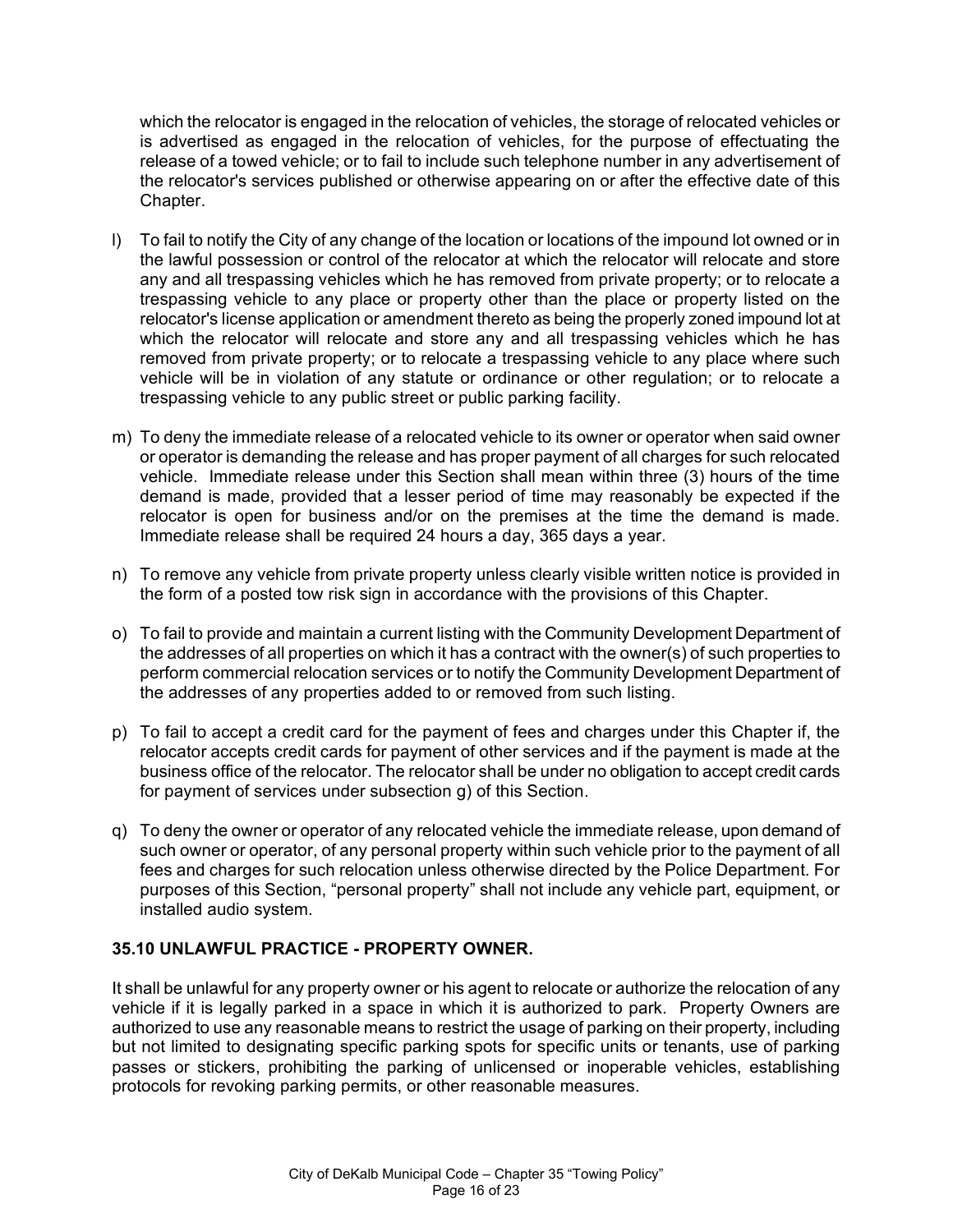### **35.11 SECURITY REQUIREMENTS.**

Every commercial vehicle relocator shall file with the City upon license application or renewal documentation that the relocator has an effective Garage Keeper's Legal Liability insurance policy and shall file with the City and have in effect an indemnity bond or insurance policy or certificates of bonds or insurance in lieu thereof which shall indemnify or insure the relocator for its liability:

- a) for injury to person, in an amount not less than \$1,000,000 per person/per occurrence; and,
- b) in case of damage to property other than a vehicle being removed, damage to vehicles being moved, or damage to vehicles relocated or stored by the relocator, in an amount not less than \$500,000 for any one occurrence.

Any such bond or policy shall be issued by a bonding or insurance firm qualified to do business as such in the State of Illinois. All certificates or indemnity bonds or insurance filed with the City must show the coverage effective continuously until canceled, and the City may require such evidence of continued validity annually or as it deems necessary.

## **35.12 PROPERTY OWNER'S RIGHT TO EMPLOY RELOCATION SERVICE TOW RISK SIGNS.**

- a) It shall be unlawful for an owner or other person in lawful possession or control of private property to remove or employ a commercial relocator to remove an unauthorized vehicle from such property unless clearly visible written notice is provided, in the form of a posted tow risk sign in accordance with the provisions of this Chapter.
- b) A tow risk sign shall be lawful for purposes of permitting the commercial relocation of unauthorized vehicles provided that said sign meets the following requirements:
	- 1. Is inspected and approved in writing by the Director of Community Development or his designee, prior to the commencement of relocation activity;
	- 2. Is clearly visible at all times, free from interference from any natural or manmade objects and is clearly visible at night;
	- 3. Includes a general statement indicating who is allowed to park in the area and a warning that unauthorized vehicles will be towed;
	- 4. Is located in such area or areas as to reasonably insure visibility by vehicle operators;
	- 5. All signs shall be erected and maintained in accordance with the approved locations designated in the site plan application as permitted by the Director of Community Development or his designee.
	- 6. Is in compliance with the following specifications, provided that the Director of Community Development or his designee, may allow variances to these specifications as necessary or appropriate to further the intent of this Section 35.05;
		- (a) Approximately twenty-four (24) inches in height and thirty-six (36) inches in width;
		- (b) Securely affixed to an upright support or an exterior wall surface at the entrances to a parking area and any additional conspicuous locations deemed appropriate by the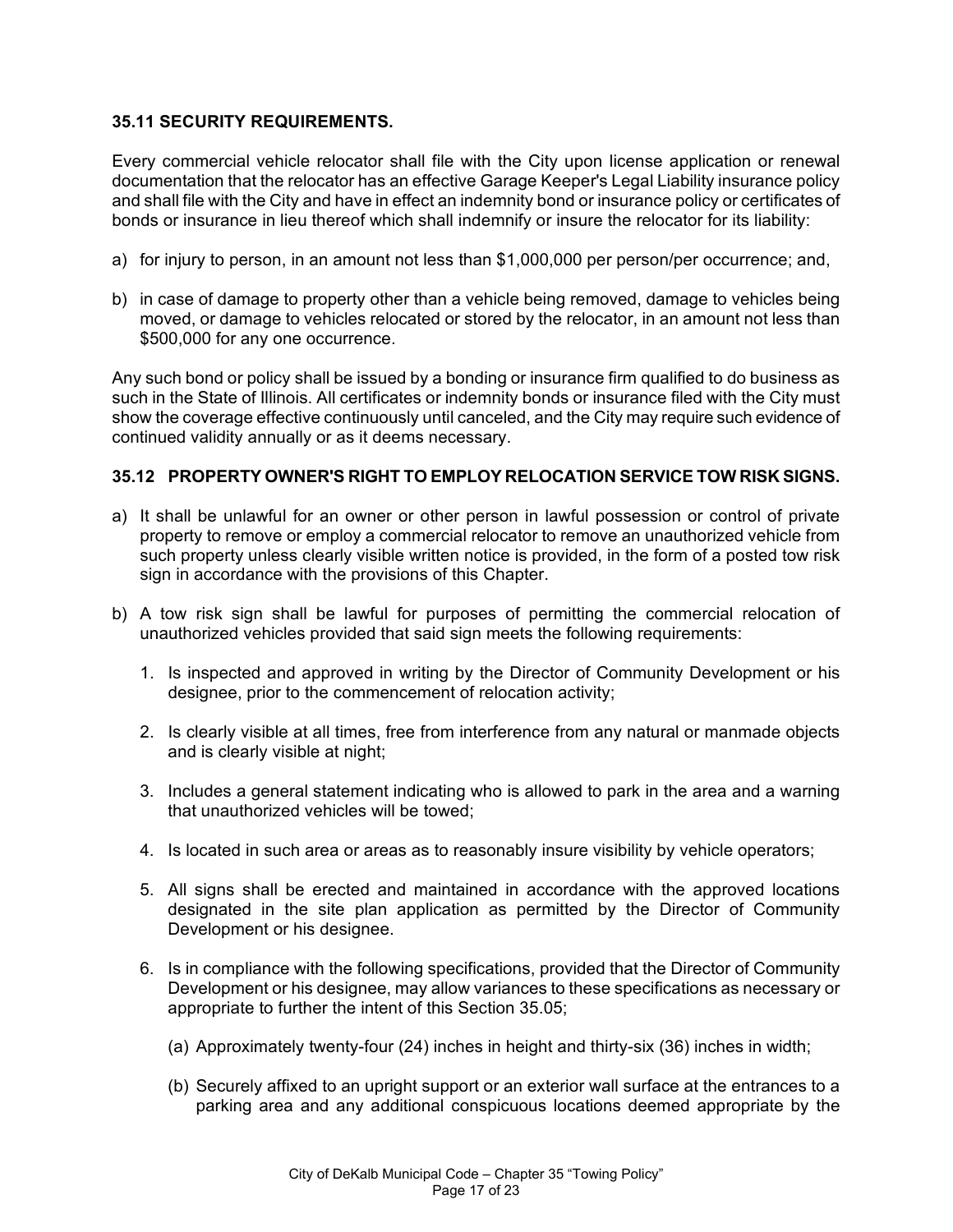Community Development Director, or his designee;

- (c) Installed so that the bottom of the sign is no lower than four (4) feet from the ground and no higher than eight (8) feet from the ground;
- (d) Contains letters not less than three (3) inches in height for all warnings and parking authorizations or prohibitions;
- (e) Provides vivid contrast of letters and sign background color;
- (f) Contains the name and 24-hour telephone number of the relocator;
- (g) Contains the maximum fee allowed to be charged for vehicle relocation and release.
- (h) Is located in conformance with the yard setback requirements and other applicable requirements of the property's specific zoning district.
- c) Signs shall not be required to authorize or permit relocation of unauthorized vehicles parked on private property in the following instances:
	- 1. Parking in fire lanes designated in Schedule 0, Chapter 51 of DeKalb Municipal Code.
	- 2. Parking in approved handicap spaces;
	- 3. Double-parking;
	- 4. Parking in other unapproved areas such as yards;
	- 5. Parking in private drives of property located in "SFR," Single Family Residential or "TFR," Two Family Residential zoning districts; and,
	- 6. Parking so as to block entrance or exit drives of property in the City.

#### **35.13 CIVIL AND CRIMINAL LIABILITY.**

Nothing in this Chapter shall be construed to limit or alter the vehicle owner's or operator's civil or criminal liability for trespass.

#### **35.14 RELOCATION RATES.**

Effective with commercial relocation licenses issued effective on or after the effective date of this Ordinance:

- a) It shall be unlawful for a commercial vehicle relocator to impose a charge for the relocation or storage of a vehicle in excess of the maximum rate established by the Illinois Commerce Commission under 625 ILCS 5/18a-200(5) for relocator towing within Kane County or in excess of the storage fees permitted under ICC regulations for relocator towing within Kane County;
- b) It shall be unlawful for a commercial vehicle relocator to impose an additional charge for the immediate release of a vehicle between 7:00 a.m. and 9:00 p.m. on Mondays through Fridays and between 7:00 a.m. and 6:00 p.m. on Saturdays;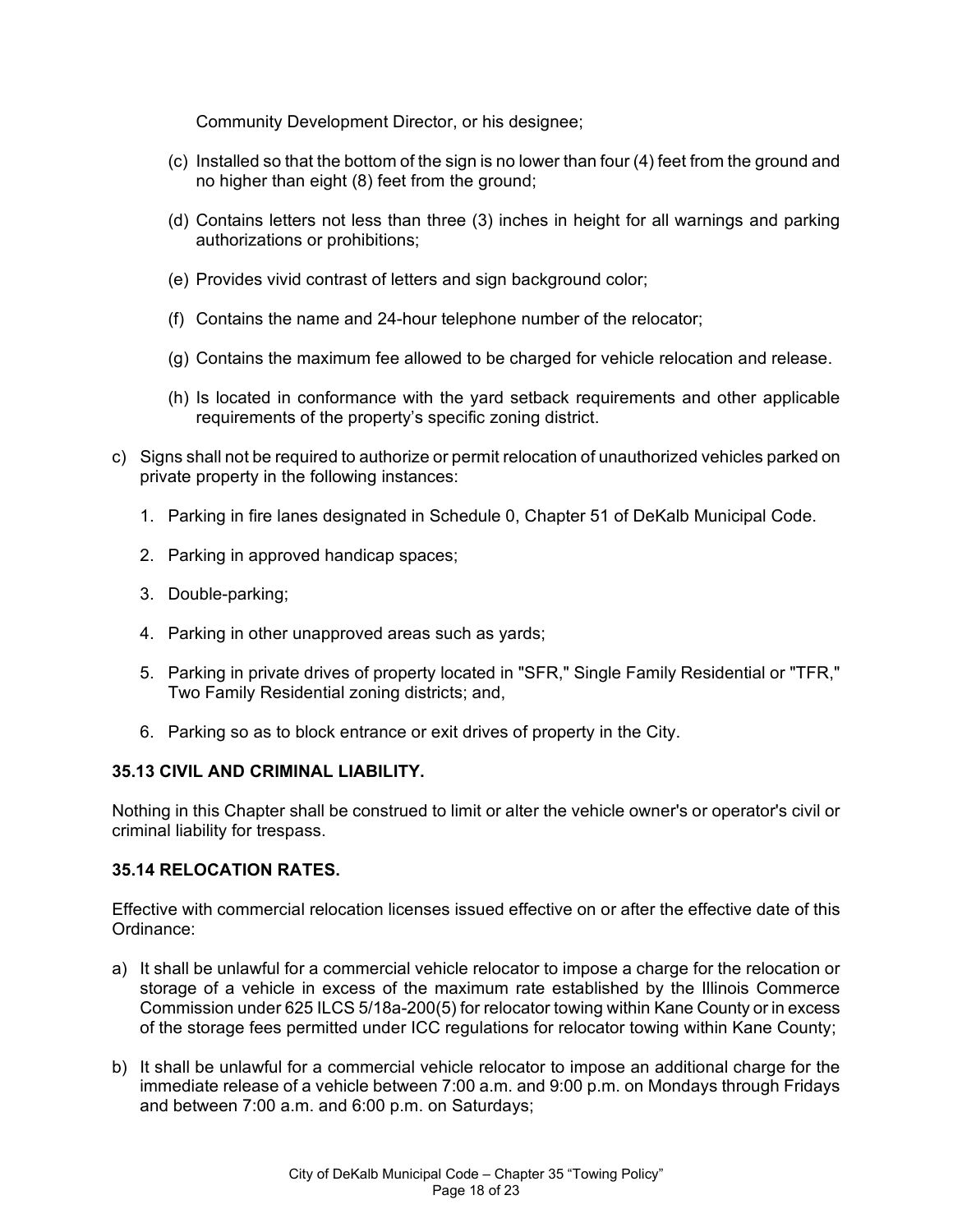- c) It shall be unlawful for a commercial vehicle relocator to impose an additional charge in excess of Thirty Dollars (\$30.00) for the immediate release of a vehicle between 10:01 p.m. and 6:59 a.m. on Mondays through Fridays, Saturdays between 12:01 a.m. and 6:59 a.m. and after 6:00 p.m. on Sundays and on legal holidays recognized by the State of Illinois;
- d) It shall be unlawful for a commercial vehicle relocator to impose a charge for storage of a relocated vehicle in excess of the maximum rate established by the Illinois Commerce Commission under 625 ILCS 5/18a-200(5) for relocator towing within Kane County;
- e) It shall be unlawful for a commercial vehicle Relocator to impose any fee or charge except as authorized in this Chapter 35. Fees and charges authorized in this Chapter 35 shall be periodically reviewed by the City Council.
- f) It shall be unlawful for a commercial vehicle relocator to impose any fee or charge under this Chapter 35 unless the relocator gives a written receipt acknowledging and listing the payment of each fee or charge imposed by the relocator. The receipt shall also include the date and time of the vehicle's release, the location of the tow, reason for the tow, the name of the tow truck operator and the date and time of the tow. Such receipts shall also be given for all quick release tows.
- g) It shall be unlawful for a commercial vehicle relocator to fail to notify the Police Department if any vehicle relocated under the provisions of this Chapter remains unclaimed seven (7) days after such vehicle was relocated.
- h) It shall be unlawful for a commercial relocator to fail to disclose to a person inquiring about a vehicle the relocator has towed the amount of all fees and charges that may be assessed for such relocation, including information as to when the vehicle can be claimed to avoid additional charges under this Chapter.
- i) Unauthorized vehicles removed and stored by a commercial vehicle relocator in compliance with this Chapter 35, shall be subject to a possessory lien for services pursuant to 770 ILCS 50/1 et seq. In no event shall such lien be greater than the rate or rates established in accordance with this Chapter 35. In no event shall such lien be increased or altered to reflect any charge for services or materials rendered in addition to those authorized by this Chapter. Every such lien, unless otherwise specifically accepted, shall be payable by the use of any major credit card, in addition to being payable in cash.
- j) In the event that the Illinois Commerce Commission discontinues imposing towing fees for Kane County, the last-set fees shall be the maximum fee possible to impose under this Ordinance. In no event shall a towing company impose a fee in excess of the amount listed on the relocation notice sign posted at the premises from which a vehicle is removed.

## **35.15 LICENSES.**

Relocator's License.

a) Each application for a license to operate as a commercial vehicle relocator shall be made in writing to the Chief of Police, verified under oath, in such form and contain such information as may be required by the Chief of Police, including but not limited to a listing of all vehicles which will be used in the relocation of trespassing vehicles and the addresses of any and all impound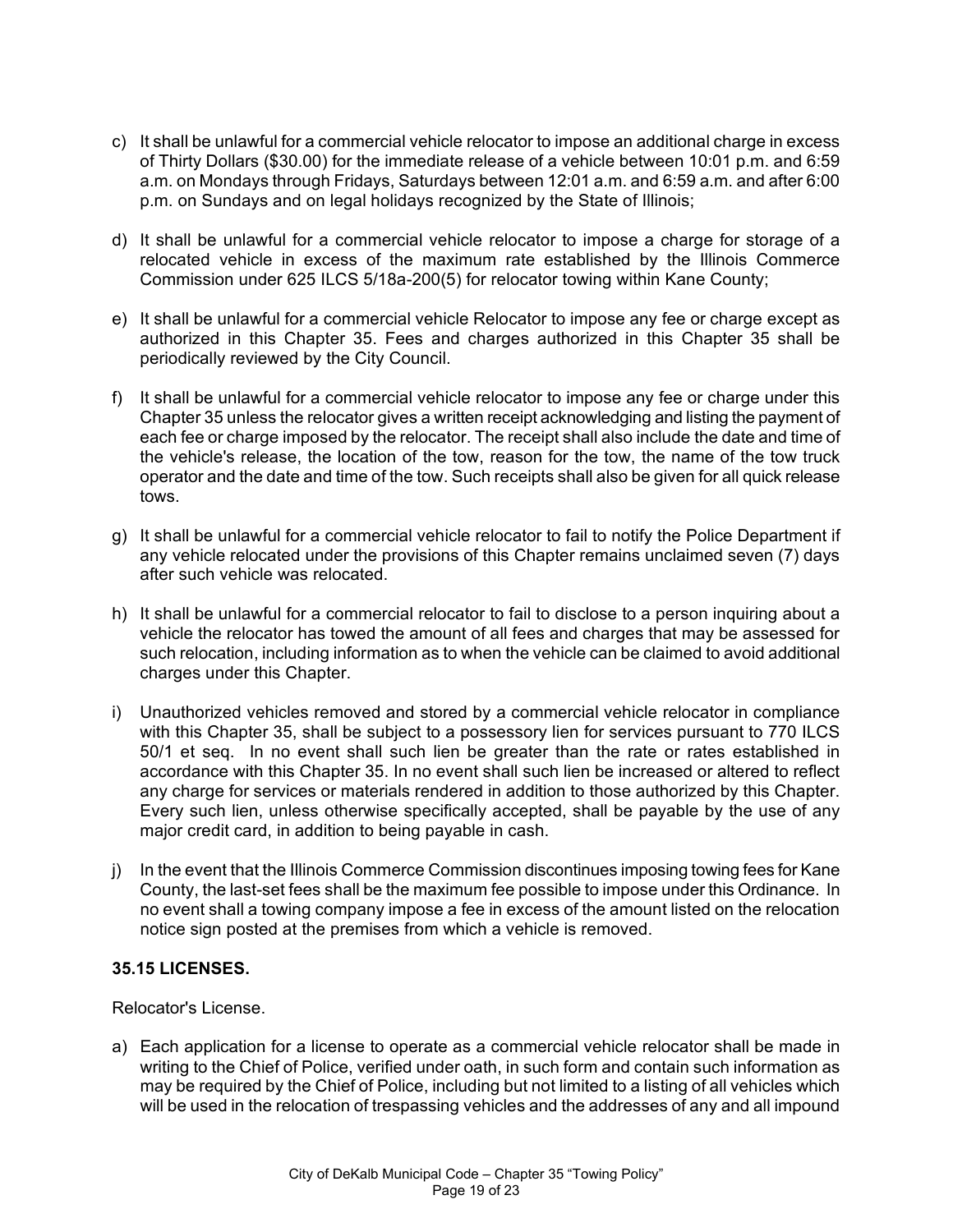lots owned by or in the lawful possession or control of the relocator at which trespassing vehicles will be relocated or stored. Said application shall be accompanied by the required application fee and proof of security. In order to be eligible for a relocator's license, the relocator further must equip all tow vehicles with an apparatus designed to protect automobile bodies from damage, and with a set of dollies to transport front wheel drive vehicles and vehicles with locked wheels.

Such tow vehicles may be subject to inspection by the Chief of Police, or his designee, at the time of license application and renewal and as the Chief of Police deems it necessary. The Chief of Police may issue a relocator's license to any qualified applicant pursuant to an application filed, and to the inspection of tow vehicles, if it appears that the applicant is fit, willing and able to properly perform the service proposed and to conform to provisions of this Chapter 35. In the event that the Chief of Police refuses such a license, said refusal may be appealed to the City Manager, in writing, within ten business days of the date of the Chief of Police's decision, and the City Manager shall then hold an administrative hearing to consider denial of the license. Applicants shall also submit a completed copy of their most current Illinois Commerce Commission Relocator's License application or renewal, and a copy of their issued Illinois Commerce Commission Relocator's License.

- b) The required annual fee for a relocator's license shall be One Hundred Twenty-five Dollars (\$125.00).
- c) All relocator's licenses shall expire on April 30 of each year. The license fee for any relocator's license which is issued, shall be pro-rated by month and made to expire on the next April 30.
- d) A relocator may renew his license by submitting to the Chief of Police a written application for renewal, verified under oath, in such form and containing such information that may be required by the Chief of Police and accompanied by the required application fee and proof of security. The City may renew said license to any qualified applicant pursuant to an application for renewal filed, if it appears that the applicant is fit, willing and able properly to perform the service proposed and to conform to provisions of this Chapter. In the event that the Chief of Police refuses such a license, said refusal may be appealed to the City Manager, in writing, within ten business days of the date of the Chief of Police's decision, and the City Manager shall then hold an administrative hearing to consider denial of the license.
- e) If a licensed commercial vehicle relocator engages in any violation of this Ordinance within the term of any license, or for other good cause shown, the City Manager or the City's Administrative Hearing Officer may, following an administrative hearing, suspend or revoke the license of a commercial vehicle relocator. The Chief of Police may temporarily suspend the license of a commercial vehicle relocator, without a hearing, for a period not to exceed seven (7) days, in the event that he determines that such temporary suspension is required.
- f) Relocator companies shall not have any property rights or expectation of continuation of their licenses. The City reserves the right to revoke, suspend or terminate any relocator license issued hereunder in accordance with this Code or legislative action of the City Council.

#### **35.16 PENALTIES.**

a) Penalties. The penalty imposed under this Chapter shall not exceed One Thousand Dollars (\$1,000.00) for each violation. Each day during which the violation continues is a separate violation. The City Attorney shall bring such action in the name of the people of the City of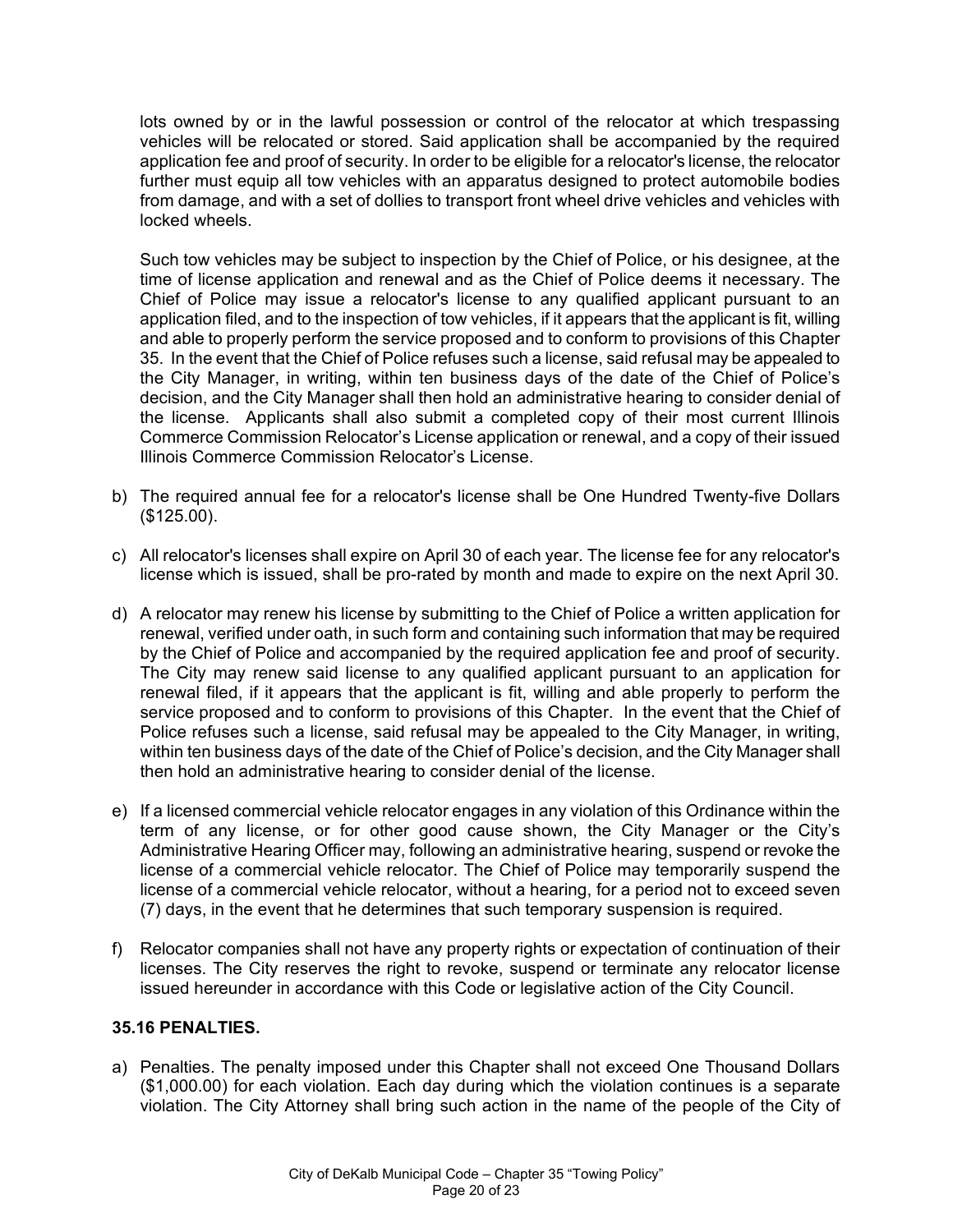DeKalb. Penalties recovered under the provisions of this Section shall be paid into the City treasury. The City Manager or the City's Administrative Hearing Officer shall have the authority to suspend or revoke the licenses of relocators who are found to have committed one or more violations of this Chapter.

b) Restitution. The court or the City's Administrative Hearing Officer may, at the sentence hearing, determine whether restitution is an appropriate sentence, in addition to any penalties which may be imposed under Subsection a) of this Section 35.16, on a defendant who is convicted of violating any provision of this Chapter 35. If the court or the City's Administrative Hearing Officer determines that an order directing the defendant to make restitution is appropriate, the defendant may be sentenced to make restitution in the amount of all towing fees and costs paid to the defendant by the person whose motor vehicle was towed.

If restitution is so ordered to be made hereunder, the court or the City's Administrative Hearing Officer shall determine whether said restitution shall be paid in a single payment or in installments and shall fix a period of time in which payment of restitution shall be paid in full.

- c) Nothing contained in this Section 35.16 shall preclude the right of any party to proceed in a civil action to recover for any damages incurred due to the violation of any provision of this Chapter 35 by the defendant.
- d) If a vehicle owner or operator believes his/her vehicle was improperly towed under the provisions of this Chapter, he/she may file a report with the Police Department setting forth the basis for such belief. The Police Department shall forward the report to the City Attorney for review. If the City Attorney believes a violation of this Chapter occurred, he/she may contact the relocator to resolve the matter without filing a complaint. If the matter is not resolved in that manner, the City Attorney may elect to file a complaint against the relocator. Nothing in this Section shall prohibit the City Attorney from filing a complaint whether the relocator is contacted or not.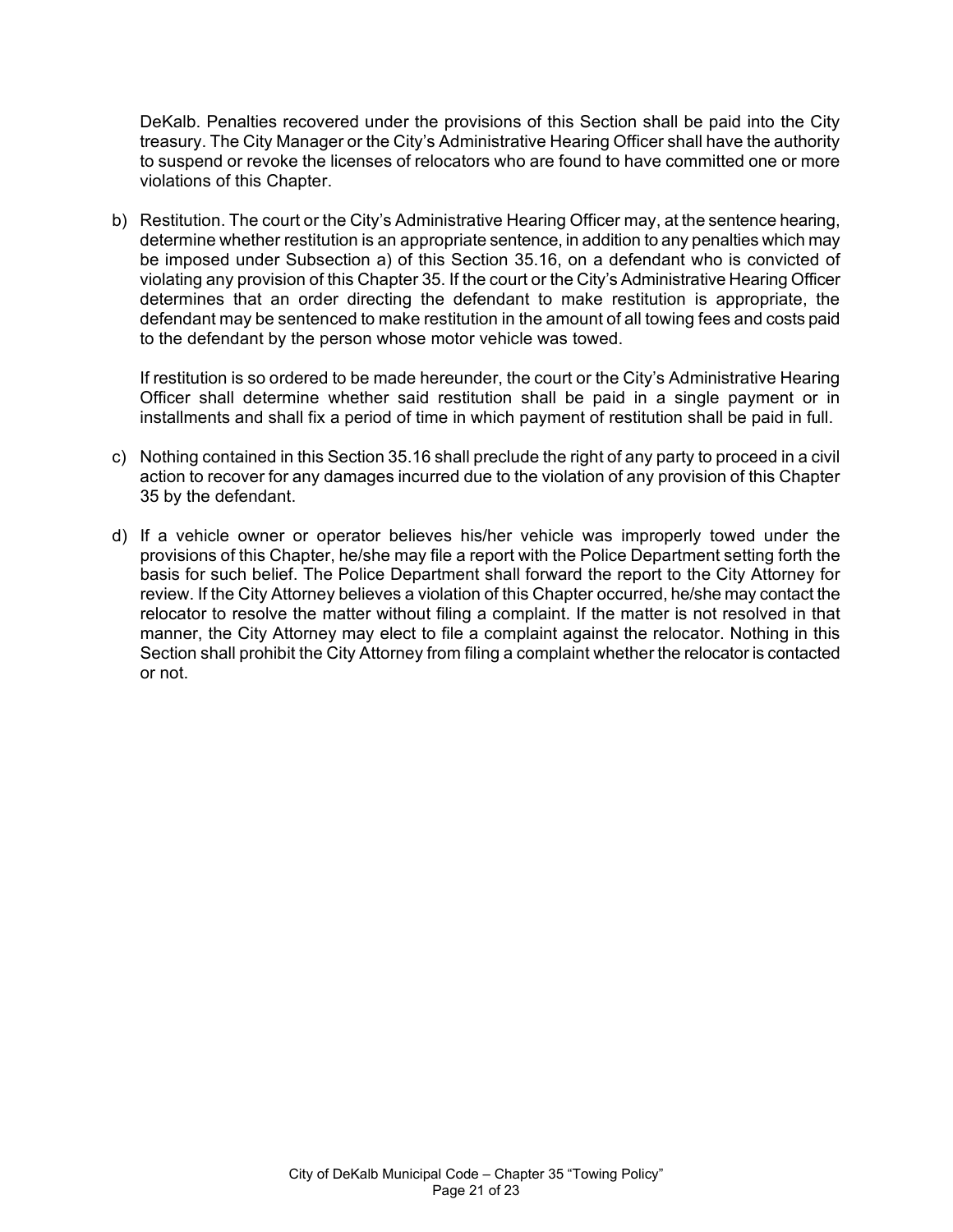### **CHAPTER 35 "TOWING POLICY" TABLE OF AMENDMENTS**

The following table provides for the amendments made to this Municipal Code Chapter since its original effective date of June 11, 1984 (Ordinance 1984-043).

| <b>EFFECTIVE</b><br><b>DATE</b> | <b>ORDINANCE</b><br>NO. | <b>DESCRIPTION OF AMENDMENT</b>                                                                                                                                                                                                                     |
|---------------------------------|-------------------------|-----------------------------------------------------------------------------------------------------------------------------------------------------------------------------------------------------------------------------------------------------|
| 6/11/1984                       | 1984-043                | Amending the Municipal Code of the City of DeKalb by Adding a New Chapter<br>35 "Towing Policy" for the Removal of Vehicles from Private Property and<br>Regulating Relocation and Storage of Said Vehicles.                                        |
| 10/27/1986                      | 1986-068                | Amending Chapter 35 "Towing Policy", Section 35.03 "Unlawful Practices", and<br>Section 35.08 "Post Tow Hearing".                                                                                                                                   |
| 3/23/1987                       | 1987-012                | Amending Chapter 35 "Towing Policy".                                                                                                                                                                                                                |
| 4/13/1987                       | 1987-018                | Amending Chapter 35 "Towing Policy", Section 35.10 "Penalties".                                                                                                                                                                                     |
| 3/28/1988                       | 1988-016                | Amending Chapter 35 "Towing Policy," Section 35.05 "Property Owner's Right<br>to Employ Relocation Service and Tow Risk Signs".                                                                                                                     |
| 10/9/1989                       | 1989-090                | Amending Chapter 35 "Towing Policy". (Various Sections)                                                                                                                                                                                             |
| 9/23/1991                       | 1991-100                | Amending Chapter 35 "Towing Policy", Section 35.09, "Licenses", Paragraph<br>3. (Setting licenses to expire annually on April 30)                                                                                                                   |
| 4/13/1992                       | 1992-034                | Amending Chapter 35 "Towing Policy", Section 35.09 "Licenses" to Increase<br>Fee to \$25.00.                                                                                                                                                        |
| 4/11/1992                       | 1992-042                | Amending Chapter 35 "Towing Policy". (Various additions and deletions)                                                                                                                                                                              |
| 9/25/1995                       | 1995-109                | Amending Chapter 35 "Towing Policy", Section 35.05 "Property Owner's Right<br>to Employ Relocation Service Tow Risk Signs", Subsection b) (Inserting a new<br>#5 and renumbering the existing #5 to #6).                                            |
| 1/26/1998                       | 1998-018                | Amending Chapter 35 "Towing Policy", Section 35.03 "Unlawful Practices -<br>Relocator", Section 35.05, "Property Owner's Right to Employ Relocation<br>Service Tow Risk Signs", Section 35.07 "Relocation Rates", and Section 35.10<br>"Penalties". |
| 3/16/1998                       | 1998-029                | Amending Chapter 35 "Towing Policy" Adding to Section 35.03 (r); Change to<br>35.05, (g); Adding to Section 35.07 (j).                                                                                                                              |
| 1/8/2001                        | 2001-003                | Amending Chapter 35 "Towing Policy", Section 35.03 "Unlawful Practices -<br>Relocator".                                                                                                                                                             |